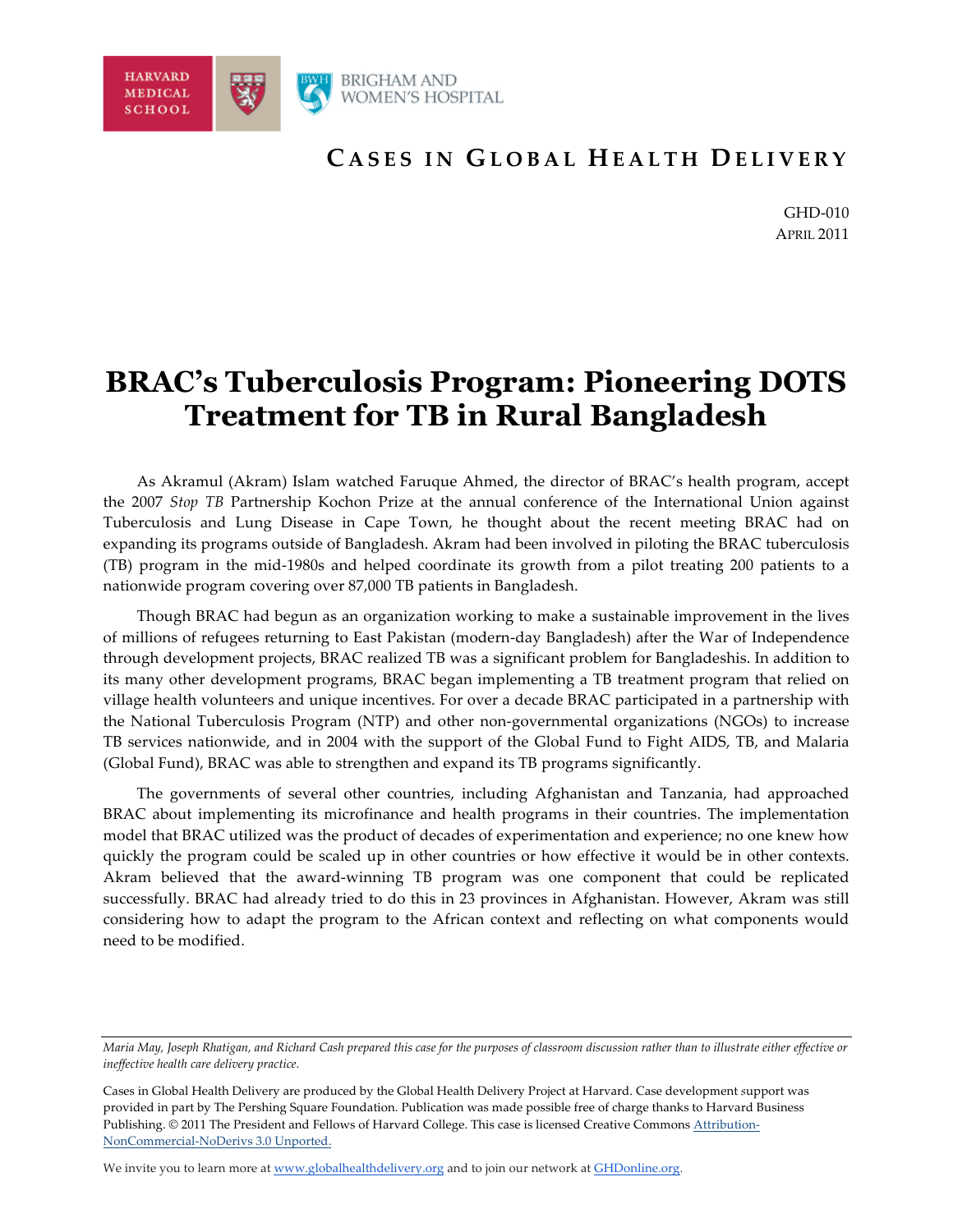### **Overview of Bangladesh**

The People's Republic of Bangladesh had a landmass of 144,000 square kilometers and was bordered by India, Burma (Myanmar), and the Indian Ocean (see **Exhibit 1** for map). Most of the country was located on the deltas of the Ganges, Jamuna, and the Meghna Rivers.1 The country was extremely low-lying and flat; very little land was elevated more than 10 feet above sea level.2 During the seasonal monsoons, approximately a third of the country flooded.1

The GDP of Bangladesh in 2007 was growing at a rate of 6% annually.1 Agriculture was the major industry, engaging approximately 63% of the labor force and accounting for 20% of the total GDP. The cultivation of rice accounted for almost 80% of all land used for agriculture and 97% of total grain production.3 Most of Bangladesh's food production was used to support its population. Bangladesh had an unemployment rate of 5% (defined as no hours of formal or informal work per week), and underemployment rate of 42% (defined as those in the labor force working fewer than 35 hours a week).4

In 2007 Bangladesh had six main administrative divisions divided into a total of 64 *zilla (*districts*)* that were further divided into 460 *upazilas* (sub-districts). Each *upazila* had a population of approximately 270,000. All division and district headquarters and most *upazila* headquarters were located in urban areas. Below the *upazila* level, there were 4,451 rural, micro-area unions and about 80,000 villages.

There were about 240,000 kilometers of roadways in Bangladesh, of which over 90% were unpaved, many of which became impassable during the rainy season.1 In addition, there were about 8,400 kilometers of waterways, though 3,000 kilometers disappeared during the dry season.1 There were between two and seven motor vehicles per 1,000 population,<sup>5</sup> and approximately 40% of the rural population lived within 2 kilometers of a road that was passable throughout the year.5

#### *Demographics*

In the late 1990s, as farming became less economically viable, internal migration to urban areas became more common, and the urban growth rate exceeded 6%.6 Bangladesh's capital city, Dhaka, was home to over 10 million people, including 5 million people living below the poverty line.<sup>6</sup> Bangladesh had one of the highest population densities in the world; in 2001 there were almost 1,000 people per square kilometer.7 The population continued to grow, but the fertility rate dropped from 6.2 in the 1970s to 3.1 in 2007.8

Despite the high average population density, most Bangladeshis lived in rural villages with a population of 250 to 300 people. Subsistence farming, with some small-scale commercial ventures, such as selling dairy or poultry products, supported most households. Few villagers owned motorized vehicles. Bicycles and rickshaws were the main forms of transportation. When women married, they tended to move to their husband's village and live with his family. Often the male head of the household sought work outside of the village and the woman and children remained in the village.

In recent years more women had entered the labor force, though traditionally women had little access to the formal labor market.<sup>9</sup> Women also had reduced access to health care, which sometimes led to delayed diagnosis and treatment.9 In addition, women who suffered from a serious illness often worried about divorce or abandonment and tried to conceal it from others.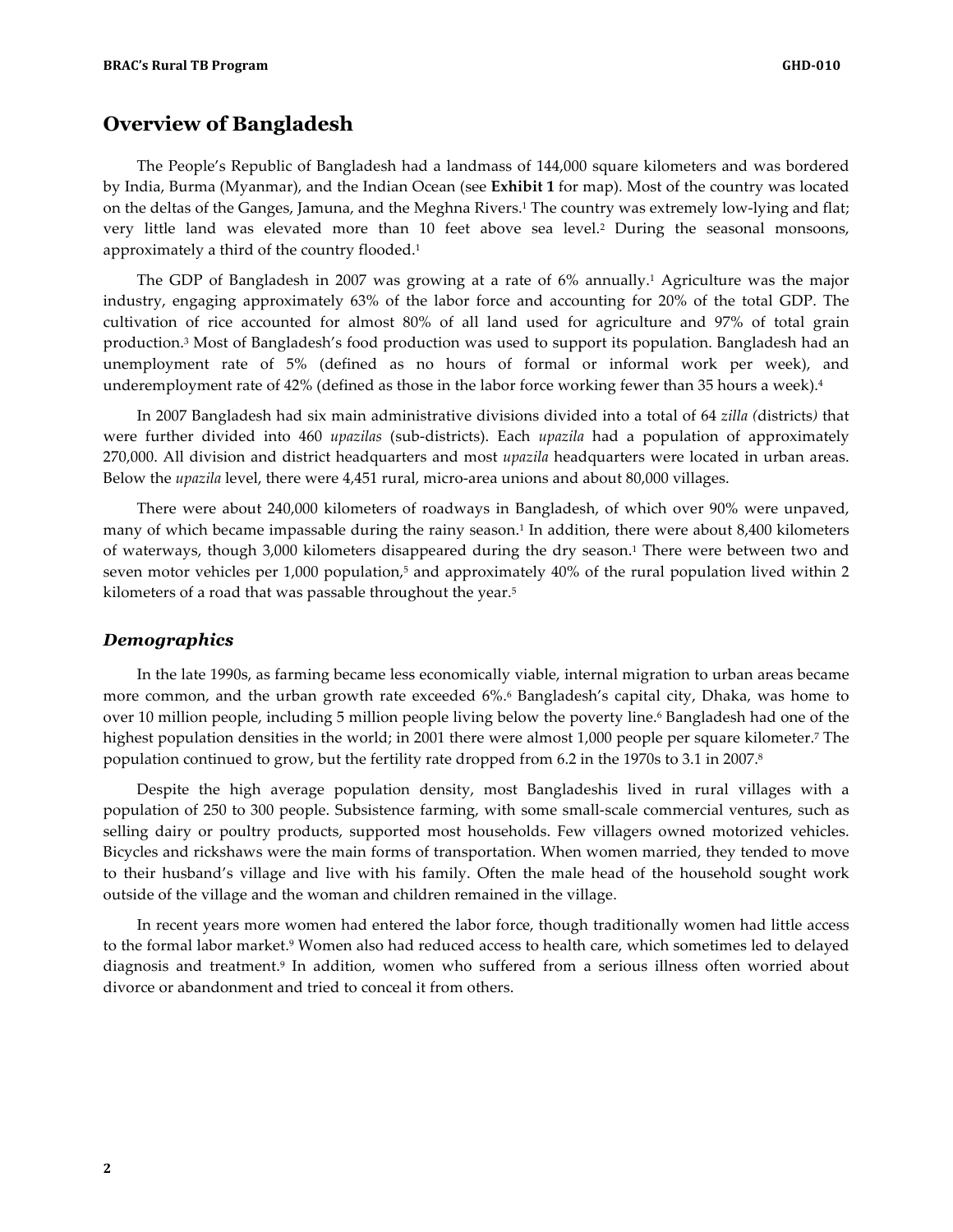| <b>INDICATOR</b>                                              |                | <b>YEAR</b> |
|---------------------------------------------------------------|----------------|-------------|
| UN Human Development Index ranking                            | 146 out of 182 | 2007        |
| Population (thousands)                                        | 153,122        | 2005        |
| Urban population (%)                                          | 25.7           | 2005        |
| Drinking water coverage (%)                                   | 80             | 2006        |
| Poverty rate (% living under USD 1.25 per day)                | 50             | 2005        |
| Gini index                                                    | 31             | 2005        |
| GDP per capita in PPP (constant 2005<br>international dollar) | 1178           | 2007        |
| GDP per capita in constant 2000 USD                           | 441            | 2007        |
| Literacy (total, female, male)                                | 53.5, 48, 58.7 | 2007        |

Basic Socioeconomic and Demographic Indicators <sup>i</sup>

## **Health in Bangladesh**

Since independence, life expectancy had increased by 20 years, and mortality rates among infants and children had fallen markedly.<sup>8</sup> Ischemic heart disease, lower respiratory infections, and TB were the main causes of adult deaths in Bangladesh.10 The main causes of under-five mortality were neonatal causes (45%) and diarrheal diseases (20%).

Malaria was prevalent in 13 districts. The official incidence estimate was 63,516 cases in 2002, though the surveillance infrastructure was weak, and this number was considered to be a gross underestimate of the actual occurrence.<sup>6</sup> There were 340,000 TB cases and 75,000 TB deaths annually.<sup>6, 10</sup> By 2007 there were 13,000 documented cases of HIV, primarily in urban areas.11 The estimated HIV prevalence in 2007 was less than 0.1%.1

| <b>INDICATOR</b>                                       |            | <b>YEAR</b> |
|--------------------------------------------------------|------------|-------------|
| Average life expectancy at birth (total, female, male) | 63, 63, 63 | 2006        |
| Maternal mortality ratio (per 100,000 live births)     | 570        | 2005        |
| Under five mortality rate (per 1,000 live births)      | 54         | 2008        |
| Infant mortality rate (per 1,000 live births)          | 43         | 2008        |
| Vaccination rates (% of DTP3 coverage)                 | 95         | 2007        |
| Undernourished (%)                                     | 26         | 2005        |
| Adult (15-49 years) HIV prevalence (per 100,000)       | < 100      | 2005        |
| HIV antiretroviral therapy coverage $\frac{0}{0}$      | 7          | 2007        |
| Tuberculosis prevalence (per 100,000)                  | 391        | 2006        |
| DOTS coverage $(\% )$                                  | 100        | 2007        |
| Malaria cases (per 1,000)                              | 19         | 2006        |

#### **Health System and Epidemiologic Indicators ii**

i <sup>i</sup> This data was comprised from the following sources: UN, UNICEF, World Bank, UNESCO. ii This data was comprised from the following sources: WHO, UNICEF, UN.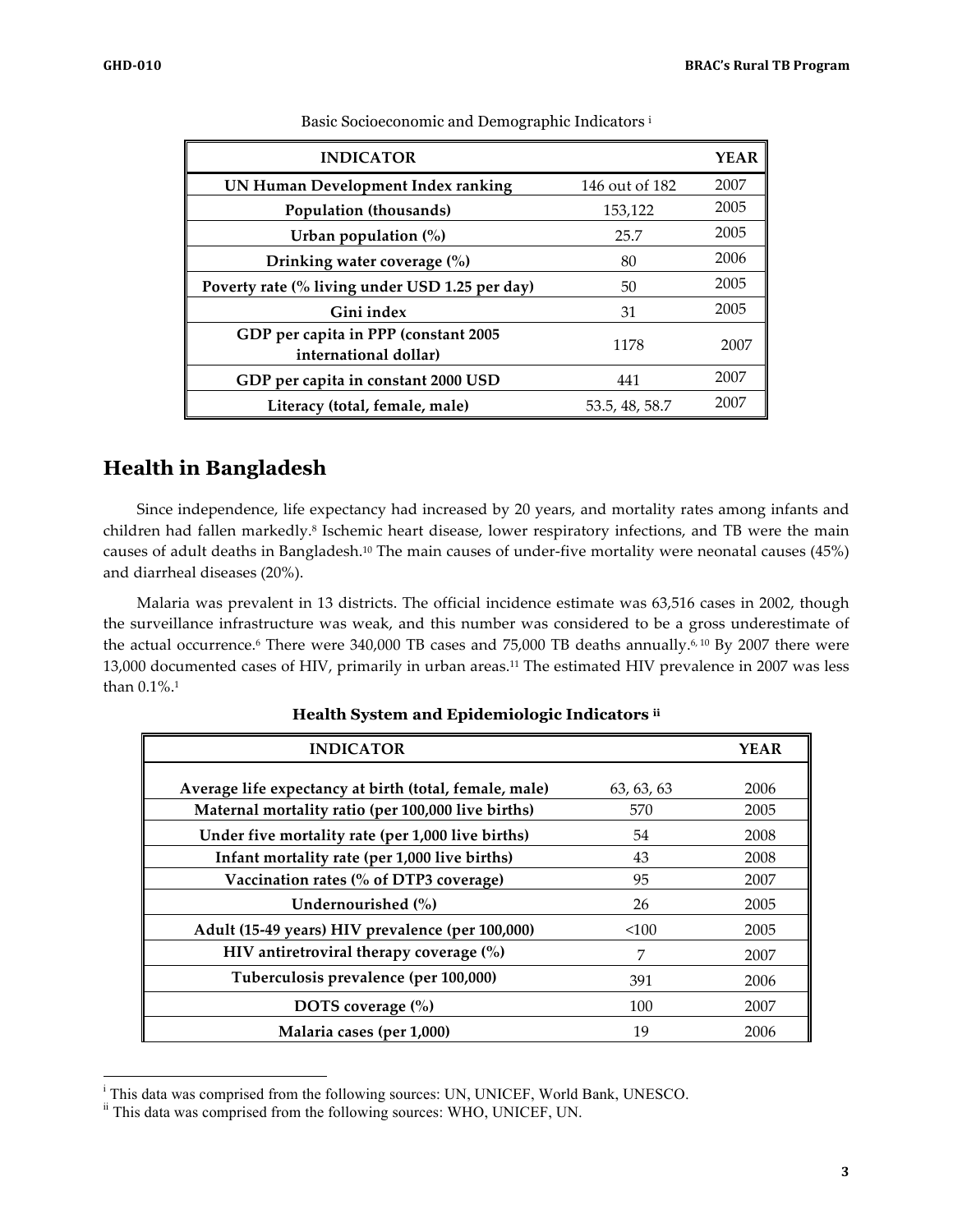| <b>INDICATOR</b>                                   |       | YEAR |
|----------------------------------------------------|-------|------|
| Government expenditure on health as a % of total   |       |      |
| government expenditure                             | 7.2   | 2007 |
| Government expenditure on health per capita        |       |      |
| (international dollar, USD)                        | 14, 5 | 2007 |
| Total health expenditure per capita (international |       |      |
| dollar, USD)                                       | 42,15 | 2007 |
| Physician density (per 10,000)                     | 3     | 2005 |
| Nursing and midwifery density (per 10,000)         | 3     | 2005 |
| Number of hospital beds (per 10,000)               | 4     | 2005 |

#### *Health System*

The government inherited its basic health system structure from pre-Independence days. It had four tiers, operating at the village, union, *upazila*, and district level. In 1999 there was at least one informal health care provider called a village doctor for every 2,000 people.12 There were 1,362 union sub centers, 3,315 health and family welfare centers also operating at a union level, 460 *upazila* health complexes, 59 district hospitals, and 7 specialized hospitals.<sup>13</sup>

In the villages, traditional healers and non-graduate allopath practitioners delivered care for common illnesses.14 They often had private practices and also did house visits.13 In some villages "quacks," individuals who had received on-the-job pharmaceutical training, provided medical services without supervision or regulation.

Union-level health and family welfare centers provided preventive, curative, and promotive health services, specializing in child health and family planning services.13 They and general union sub centers had the capacity to treat minor illnesses and conduct minor surgical procedures.13 The union sub centers also provided basic out-patient curative services.13 A paramedic who received four years of clinical training and a female reproductive health worker who had undergone 18 months of training staffed these centers.15 In some facilities, there was a position for a physician, but these positions were mainly vacant.14 Facilities provided these services free of charge.14

*Upazila* health complexes offered a range of primary health care services, including in-patient, outpatient, and emergency services, and each had 31 beds. Several physicians, mostly general practitioners, staffed *upazila* health complexes.16 About 80% of government-employed doctors had a private practice as well, often run out of the nearby *upazila* headquarters. Some practitioners, including some traditional healers, practiced exclusively on a private, fee-for-service basis.15

The lower-level facilities referred patients to district hospitals where there were some specialists, but the seven division headquarters provided most specialty and tertiary care.15 In urban areas virtually all health centers had running water and concealed drainage. Outside of Dhaka, none had telephone service.<sup>17</sup> About 25% of facilities had microscopes, and half had steam sterilizers.16 One study looking at quality of care for diarrhea, acute respiratory infections, and fever found practitioners adhered to national guidelines 63%, 53%, and 17% of the time, respectively.16

Services at government hospitals were said to be free or to require only a nominal fee for all citizens but had long lines and often experienced stockouts.18 Quality of services at public facilities was often perceived as inferior to private facilities. One study found that only 10% of sick persons in rural Bangladesh sought care from formal medical providers.19 While 50% of sick persons sought care from an informal medical provider, almost 30% did not seek any care.20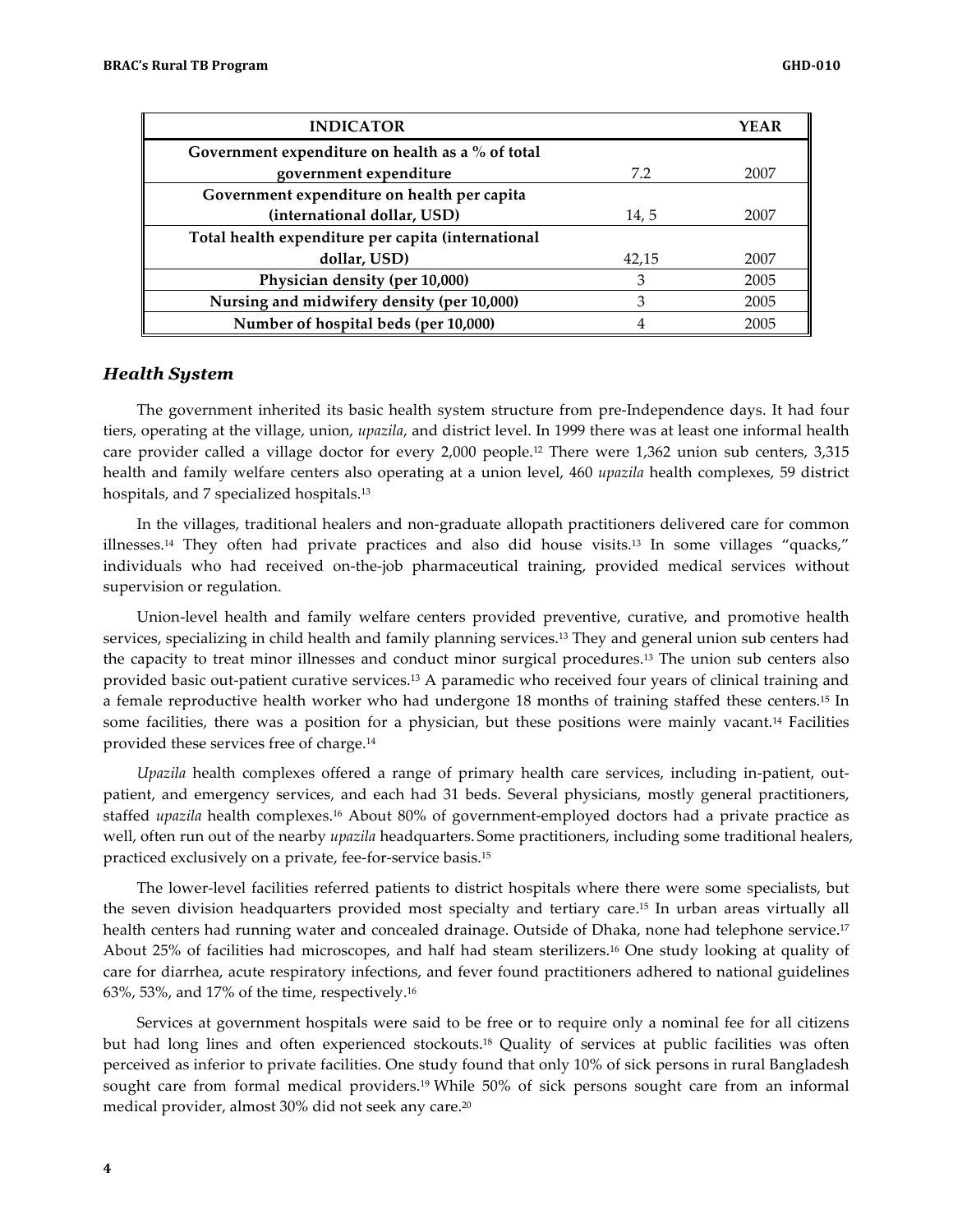In the late 1990s there were approximately 800 NGOs working in the health sector in Bangladesh $^{21}$ primarily targeting health and nutrition, water and sanitation, maternal and child health, and family planning.17 While several NGOs had created modest health insurance plans, none had achieved significant penetration. Grameen and Gonoshasthya Kendra, two of the largest plans, had 200,000 and 165,000 members respectively.

In 1993 there were 333 private hospitals, virtually all of which were in urban areas.15 Bangladesh had 15 government medical colleges and 33 private medical and dental schools.20

### **Tuberculosis in Bangladesh**

#### *Epidemiology*

A national study conducted in 1987-1988 estimated that national adults TB prevalence in Bangladesh was 870 per 100,000 population.<sup>22</sup> Men were almost twice as likely to have TB as women (prevalence of 1.08% and 0.6% respectively), and TB occurred more frequently in urban areas (1.61%) than rural (0.8%).23

By 1997 another community study estimated the prevalence of TB in Bangladesh had dropped to 508 per 100,000 (620,000 cases) and the incidence to 246 per 100,000 (300,000 cases).24 Approximately 68,000 individuals died from TB in Bangladesh in 1997.23 In 2005 the World Health Organization (WHO) estimated that the prevalence had decreased to 406 per 100,000 (576,000) while the incidence remained steady at 227 new cases per 100,000 (340,000 total).iii, 13 Estimated mortality was 47 per 100,000 (75,000 total). In 2004 about 1.8% of new cases (97% of all cases were classified as new) and 14% of previously treated cases were classified as multidrug-resistant tuberculosis (MDR-TB).24

#### *The National TB Program: 1965-1994*

The state first initiated TB services in East Pakistan (modern-day Bangladesh) in 1965 with 44 TB clinics, 8 hospitals, and 5 TB hospitals providing mainly curative services and anti-TB medications at no cost.25

The World Bank began providing the government consecutive, five-year grants for health and population in 1975.26 Of the total USD 600 million awarded by 1998, the government dedicated USD 17.6 million to strengthening and expanding TB and leprosy control services.25 The WHO provided technical and administrative support for the Bank-funded programs. By 1991, 124 *upazila* health complexes were providing TB services.13

In 1991 the government began to reorganize its health program and initiated partnerships with NGOs to strengthen TB services. The National Tuberculosis Programme (NTP) was created within the Directorate General of Health Services and was integrated with the National Leprosy Elimination Program.25 Simultaneously, the government hired 10 WHO consultants, eight of whom were Bangladeshi, to help improve TB program operations.25 At the district level the NTP had 40 medical officers, 31 program organizers, and 44 TB consultants, along with almost 300 leprosy and TB control assistants from the *upazila*level.<sup>25</sup> The WHO provided technical support in procuring microscopes, and the central office consultants procured all drugs to ensure competitive pricing. District-level consultants procured and stored drugs from the central office.

Perceiving private services to be of higher quality than government services, many TB patients preferred not to seek treatment at government facilities even when treatment was available at no cost. A

iii All estimates of incidence and thus case detection rates are based on the National Prevalence Survey of 1987-1988.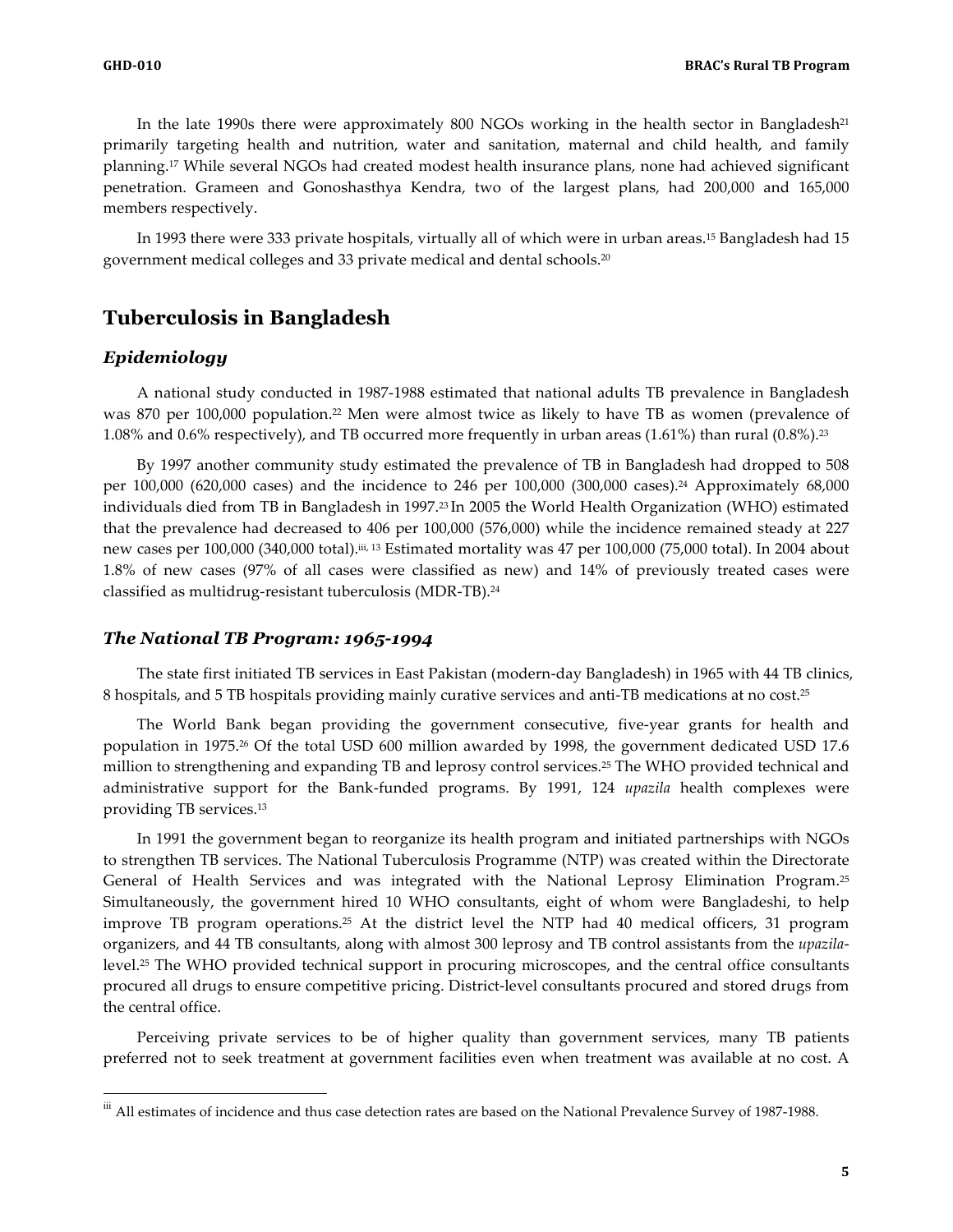member of the National TB Association (NATAB), a volunteer organization founded in 1948 to promote and mobilize TB awareness and control efforts, explained, "For a long time, there were 44 chest clinics where people could go to get free [TB] medicine.… When people went there, they got a few months of medicine, and then the clinic would run out. Many lost confidence in the system." In most rural areas, pharmacies and traditional healers were the only other options available.

Though no formal evaluation was conducted on the program's performance, a review for the World Bank in 1990 estimated that case detection in Bangladesh was less than 20% and the cure rate below 50%.19 Academic and private facilities were not compelled to report their case detection and cure rates to the NTP.25

### **BRAC**

#### *History*

Fazle Abed founded the Bangladesh Rural Advancement Committee (now formally called BRAC) in 1972 in response to the acute needs of the millions of refugees who returned to East Pakistan (modern-day Bangladesh) from India after the War of Independence. Abed was a Bangladeshi trained in accounting who worked in London until the conflict, when he felt morally compelled to return home and help with the rebuilding of the country.

Once the war ended, BRAC began to provide assistance to families working to rebuild their homes and livelihoods. BRAC's mission was to improve the quality of life for the poor by working with the community and focusing on increasing autonomy. Abed's and other early BRAC staff's initial attempts to engage entire villages often resulted in wealthy and powerful men gaining the most benefit. The BRAC team members had grown up in urban areas and found that they needed to do extensive research on the social hierarchies and power dynamics of villages before they were able to develop effective programs. BRAC began to focus on engaging poor women in different programs, deciding in the late-1970s to focus on increasing women's income. One early BRAC report wrote:

To identify and design viable economic projects which can ensure a reasonable return to each member of the cooperative is extremely difficult. But this identification and design is crucial to all else. Much can be done to involve women in health, family planning, education and other *social* development efforts, both as beneficiaries and as staff. However it is *economic* development activities [that are most important] for rural poor women.27

BRAC organized community groups of poor women called village organizations (VOs). It provided them with basic financial education, micro-finance, and support in using their funds to achieve viable income-generating activities. The VO program was developed on two tenets: members should contribute some of their own funds to their ventures, and BRAC should couple its loans with training, support, and advice. BRAC invested many hours in exploring the profitability and associated risk of new business ventures that were acceptable for women such as weaving, cattle rearing, and rice husking. BRAC strove to raise awareness about power and structural dynamics among its VO members and develop cohesion among poor women. Some VO members reported changes in their relationships with their husbands and families, receiving better treatment as their earnings rose.

Most VOs had 30-40 members. BRAC sought out the marginalized and landless but also strove to pick women that it thought had potential to succeed. The VO formed the backbone of BRAC's rural programs; as it expanded its work into new areas such as agriculture, health, and education, it relied on the VO for feedback and to serve as the foundation for the new activities.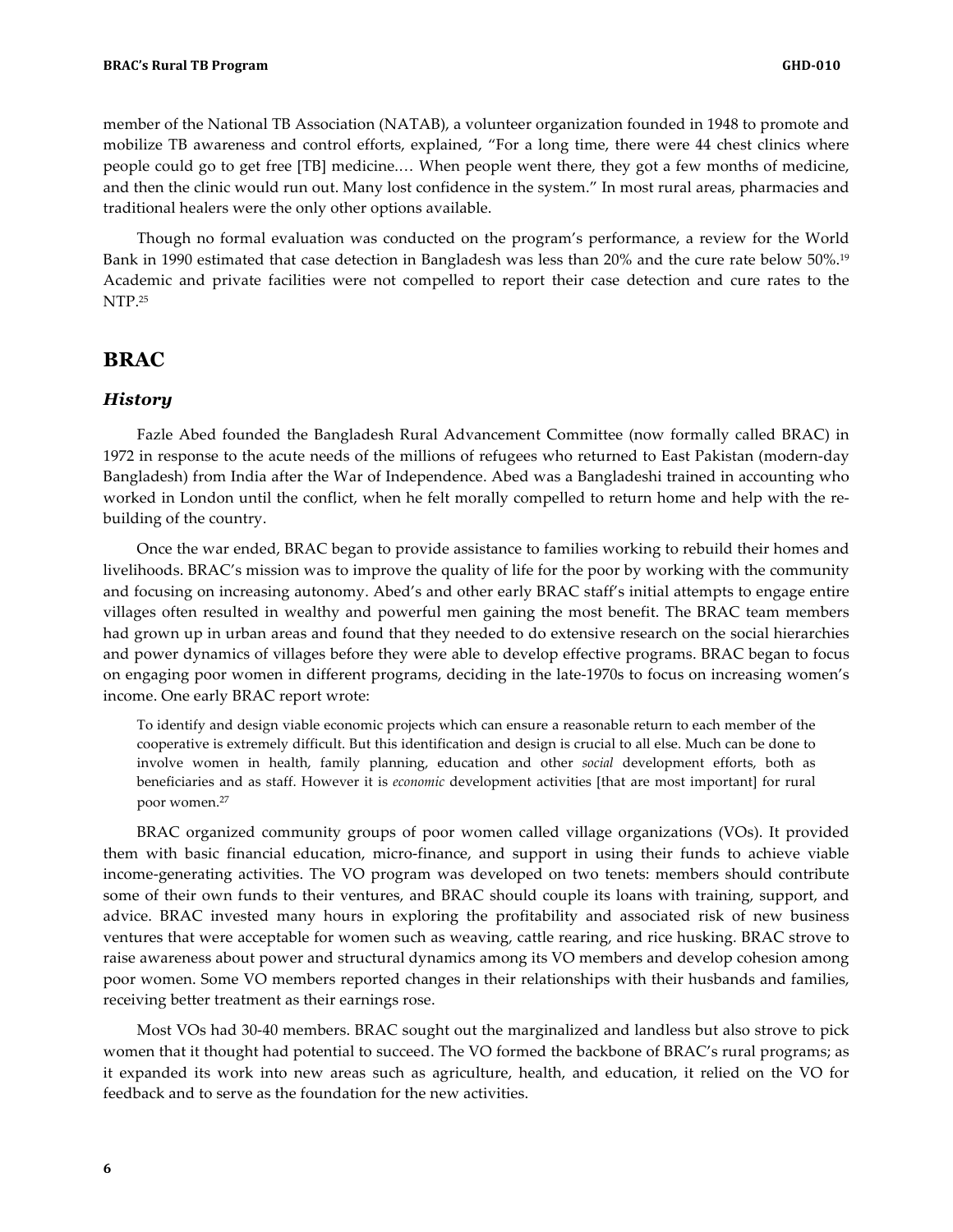At times Abed found that development could prove harder than he expected; for example, when BRAC first tried to introduce an "improved" breed of chicken, it was found to be much more susceptible to disease than the local variety.28 In its efforts to ensure profit viability for its loan recipients, BRAC expanded into poultry raising, egg hatcheries, silk production, and eventually agricultural research and other domains.

From the beginning Abed wanted BRAC to be a learning organization. He emphasized the need to collect performance data, quickly hiring a staff researcher, Mustaque Chowdhury, and creating a research and evaluation division that would become one of the largest housed by any NGO in the world. In addition, Abed instilled a big-picture philosophy in the organization. "Small is beautiful, but large is necessary," was a common mantra. Programs were considered successful only if they were scaleable; training, supervision, and incentive structures were all designed with replicability and large-scale rollout in mind. BRAC would pilot programs in a few *upazilas* and tinker with the design before eventually scaling up.

Throughout its history BRAC was ambitious in its grant applications and often successful in obtaining relatively large grants. Abed valued sustainability at the organizational level and tried to build cost recovery and revenue generation into BRAC's programs. His strategies ranged from asking villages to contribute to a teacher's salary at a BRAC school (which they believed would increase accountability for teachers, a common challenge for government schools) to opening a commercial BRAC bank in the 1990s and Aarong, a commercial store that sold handicrafts made by poor and marginalized women. In 2006 BRAC was about 70% self-sustaining.

BRAC had become aware in its early years that there were individuals whose needs were too great for the traditional approaches, such as community organizations and micro-finance, to reach. In 2002 it developed a portfolio of programs targeting the "ultra poor" which provided income-generating capital (such as livestock), health services, and cash transfers (to allow recipients to attend BRAC's functional education program instead of working or begging). While some felt that this contravened BRAC's philosophy, BRAC felt that cash and asset transfers would be necessary to reach the poorest of the poor.28 BRAC did not expect to recuperate costs for these activities and thus continued to receive some donor funds to sustain these programs.

One of BRAC's first large-scale health interventions was a program launched in 1980 that taught mothers in rural villages how to make oral rehydration solution. Oral rehydration therapy recently had been recognized to be extremely effective in the treatment of diarrheal disease and had huge potential to decrease the number of childhood deaths. The program, which trained female health educators to teach mothers in their homes, used a performance-based payment system for the educators. This consisted of a follow-up visit by an evaluator who would ask the mother to repeat the "10 points" (or "7 points" in later versions of the program) of oral rehydration therapy that the educators had discussed. The evaluator would then have the mother prepare the solution, which consisted of water, salt, and sugar.29 BRAC estimated that almost 13 million mothers learned to make oral rehydration therapy between 1979 and 1990.27

#### *Engaging in Health through Village Health Volunteers*

In 1978 BRAC began to train village health volunteers to provide basic diagnostic and curative services.30 Modeled after China's Barefoot Doctors program, BRAC recruited and trained men to provide basic health education and dispense medications (sold to them at cost) for a small profit (see **Exhibit 2** for list of medications). Because of existing cultural norms, these health workers had little access to women and quickly began to spend the majority of their time selling medications.

BRAC considered working with traditional doctors and midwives who had the social legitimacy and community contact to provide health education in the communities, but most were primarily interested in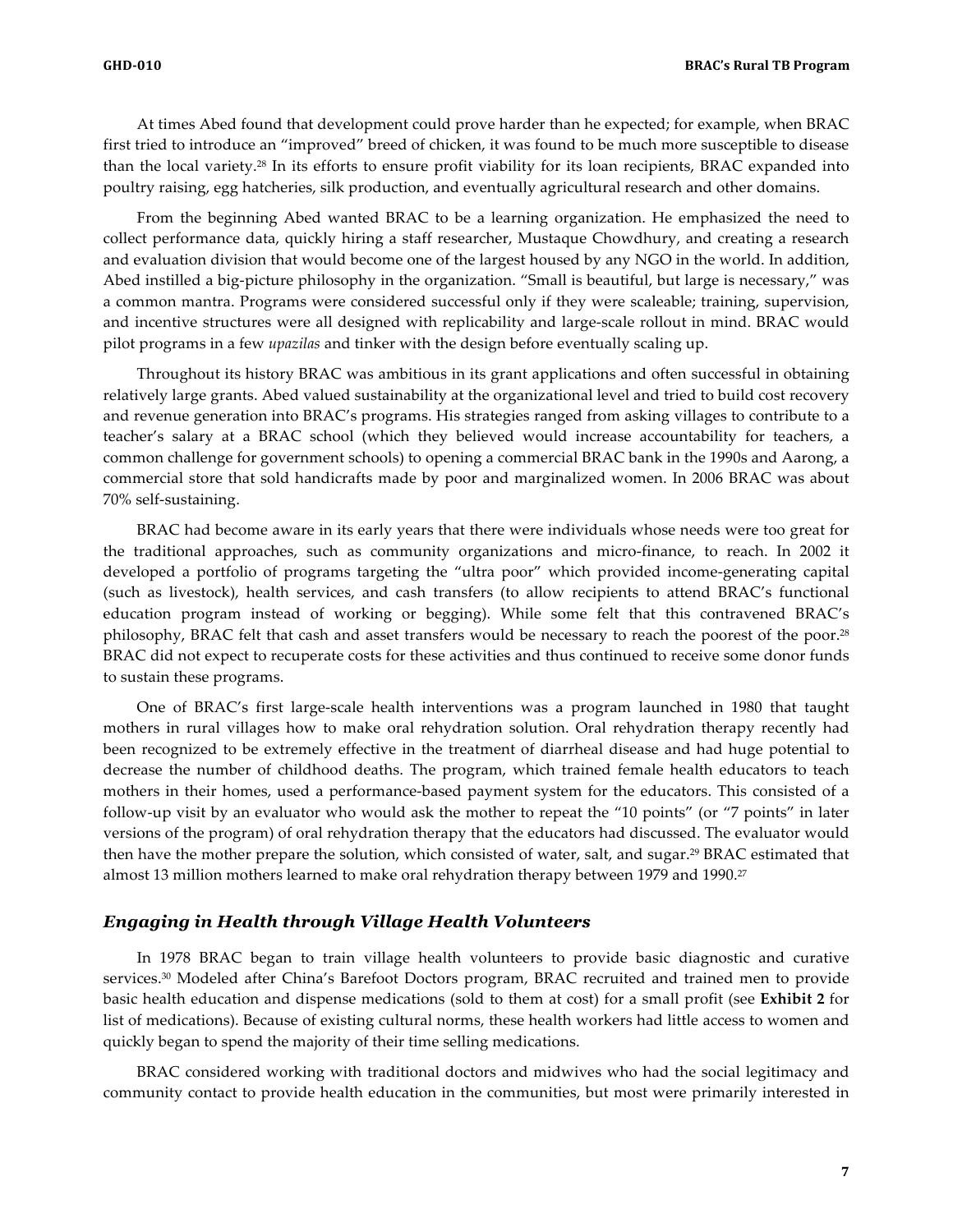expanding the profitability of their services and were dogmatic about their own understandings of health and illness.

By the early 1980s BRAC began to draw on the VOs to identify individuals to serve as health volunteers, called *shasthya shebikas*. For six weeks male and female volunteers attended two days of classes and five days of shadowing paramedics. At the end of the training, the health workers were authorized to dispense medication for simple illnesses allowed to sell these for a 10% profit margin. They were instructed to refer all complex cases to the nearest clinic or health complex. Evaluations showed male volunteers were less reliable and less sensitive to the needs of clients than the female volunteers, and BRAC eventually chose to only train women as *shasthya shebikas (shebikas)*. Each *shebika* served 250-300 households. She worked on a part-time basis, largely visiting households to provide basic health education and to sell medicines and health supplies as needed. Most *shebikas* had other means of financial support in addition to their work with BRAC.

*Shebikas* received a two-week, basic training and a monthly, one-day refresher course. The monthly trainings were interactive, using problem-based learning, and *shebikas* were encouraged to discuss challenges that they faced in their work with their peers and BRAC staff. *Shebikas* could replenish their medicine supply at the monthly meetings.31 A program organizer (PO) and the *Shasthya Kormi*—a health worker who had a minimum of 10 years of schooling, had undergone four weeks of training, and was a paid employee of BRAC—visited *shebikas* twice a month.32 Each PO worked with four *shasthya kormis,* and each *shasthya kormi* oversaw an average of 10 *shebikas*.31

#### *Initiating BRAC's TB Program*

In the early 1980s through conversations with its *shebikas*, BRAC identified TB as a major impediment to women's economic participation and a leading cause of mortality among adults. Simultaneously, the government asked NATAB and BRAC to collaborate on a community TB prevalence survey in Sadar, an *upazila* in the district of Manikgonj about 60 kilometers (12 miles) west of Dhaka with a population of 220,000.33 BRAC was asked to participate because of its familiarity within the community given its existing VO and *shebika* program. The team also sought the technical guidance of the Japan Anti-Tuberculosis Association's Research Institute of Tuberculosis that had been established in 1939 in an effort to combat its high prevalence of TB and which, by 1980, had conducted prevalence surveys and held trainings for TB specialists and doctors in developing countries. In 1982 it was designated a WHO collaborating center for TB research and training. Dr. Nobukatsu Ishikawa, whose interests centered on community-based TB treatment, came to Bangladesh in 1984 to assist with the research efforts in Manikgonj.

By the conclusion of the survey in 1989, about 3,000 sputum samples were collected; 280 tested positive for active TB, and 80% were from males.34 According to one BRAC's program officers:

During the time of the study, they [the BRAC team] had identified some TB patients, and the issue arose of whether these patients should be treated or not. They were in the community and society but had never been noticed, but now that they had been noticed, they were eligible and had the right to treatment. The decision came that BRAC should provide these services. 30

The BRAC team felt that for the rural population to access TB treatment there would have to be some sort of community-based delivery system. Ishikawa had designed a TB program that utilized community health volunteers, and he was seeking an opportunity to implement it. BRAC asked him to remain beyond the completion of the survey and to work with the organization to pilot his program. He agreed to stay and to direct the program. Members of the BRAC team, NATAB, and the government worked with Ishikawa to tailor the program to BRAC's *shasthya shebika* program and Bangladesh.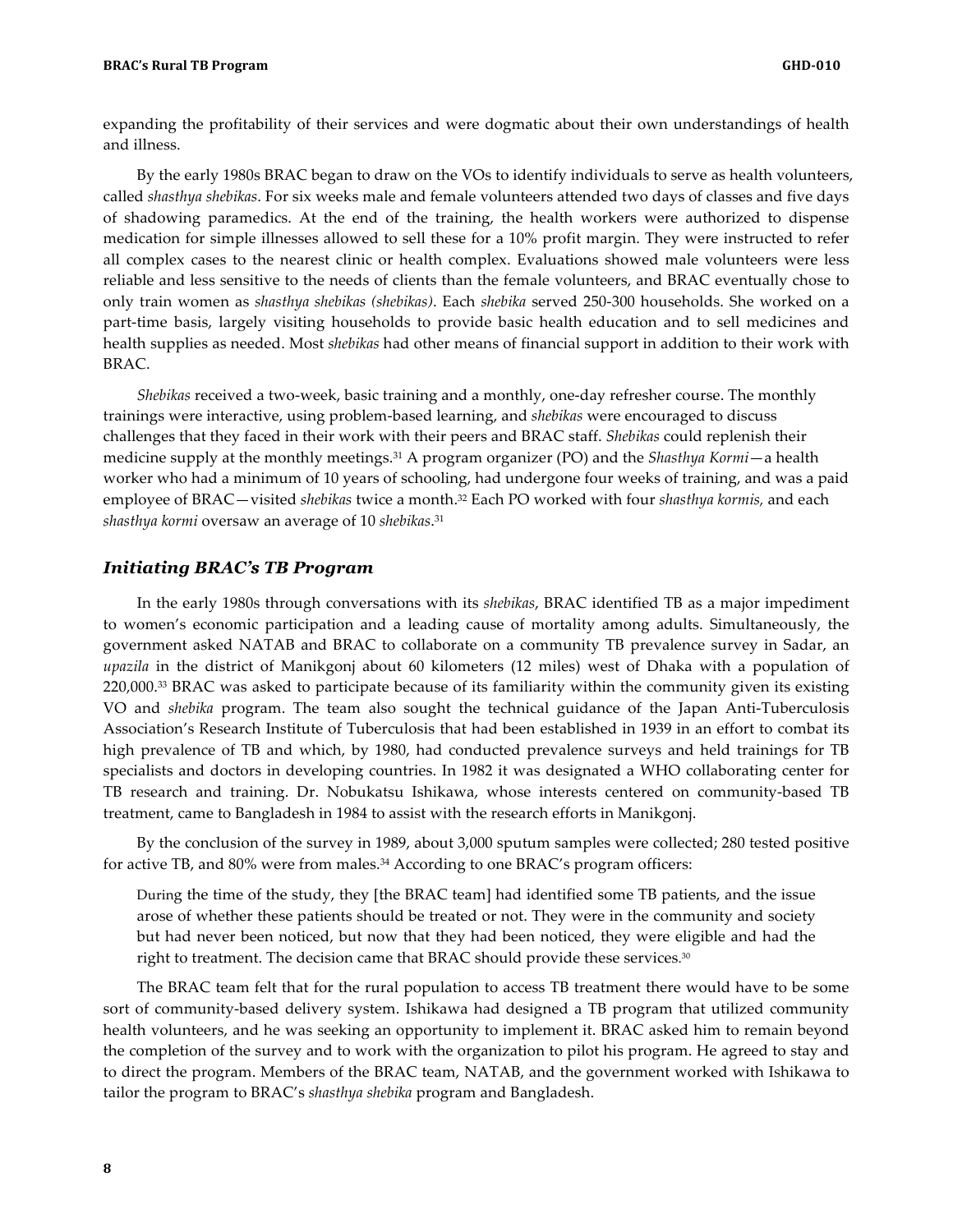#### *Implementing the TB Program: 1984-1989*

From 1984 to 1989, Ishikawa's team –\_primarily Akramul Islam and Dr. Sakhawat Hossain, a pathology professor who was the Secretary General of NATAB –\_piloted a community-based TB program with *shebikas* in the *upazila* of Manikgonj. Together they trained 200 *shebikas* to identify and treat TB.35 *Shebikas* learned to conduct house visits and inquire if anyone was experiencing a cough lasting longer than three weeks. If an individual affirmed that condition, the *shebika* would give him or her two containers for sputum and explain how to take a sample. She would then accompany the patient to a sputum collection and smearing site, which BRAC would set up in various locations throughout the month. There the BRAC staff would ask the patient to produce an additional sputum sample.

These samples were sent to a laboratory for diagnosis based on smear microscopy. During the pilot, BRAC relied on the sub-district government laboratory facilities, which were equipped with trained technicians and required no additional support from BRAC. However, the laboratories were soon overwhelmed by the influx of sputum smears. When necessary, BRAC sent staff to work on a part-time basis to reduce the burden on the government employees. Often, when BRAC approached the local laboratory facilities, the team found that the facility's staff members were reluctant to collaborate. As a result, BRAC established its own laboratory facilities in many of its offices. Akram said, "In the 1980s the [National] TB Program was not well known to many people working in the public sector, so they were reluctant to take on a new burden." Once BRAC established a laboratory, the NTP provided training for the staff on how to perform microscopy examinations. This was BRAC's primary strategy through 1988, when BRAC and the NTP were able to convince the district-level governments to actively support the partnership. At that point BRAC began to utilize the government facilities as much as possible but maintained its own labs in particularly high-burden areas.

After the lab technicians made a primary diagnosis, a physician confirmed the results. The PO relayed the results to the *shebika*. If the sputum test came back negative but the symptoms persisted, the *shebika* referred the patient to the *upazila* health complex or to the district TB clinic. For patients whose results tested positive, the *shebika* would begin to administer directly observed therapy (DOT). For the first two to three months, the patients would meet her every time they were supposed to take medication, and she would watch them swallow their pills. After that phase of intense treatment, the patients would visit the *shebika* once a week to pick up their medication and report on symptoms. The POs or *shebikas* referred patients with significant side effects or who were not responding to therapy to a BRAC physician for evaluation. If the problem proved too complex, the BRAC physician referred the patient to the *upazila* health complex or to district TB clinics.

During this period, the government provided medication free of charge. At times the government was unable to provide the drugs NATAB or BRAC would buy them. *Shebikas* received medications on a monthly basis and stored them in their homes. Between 1984 and 1989, 264 patients initiated 12-month DOT treatment; approximately 60% completed treatment, 8% dropped out, and the remainder was lost to follow up (including those who died, moved out of the district, or transferred out).19 The average cost per case was USD 108.

#### *Adjusting and Expanding the Program: 1989-1994*

During the pilot, there were several challenges. Patients often ceased treatment once their symptoms decreased. Ishikawa and his team devised a bond system to remedy this issue. Patients would deposit USD 3 and sign a statement before initiating treatment promising to complete treatment or forfeit the bond. Of the USD 3, USD 0.50 went to paying the *shebika*, and USD 2.50 was returned to the patient when a patient was successfully cured. For a patient to be considered "cured," two conditions had to be met. The patient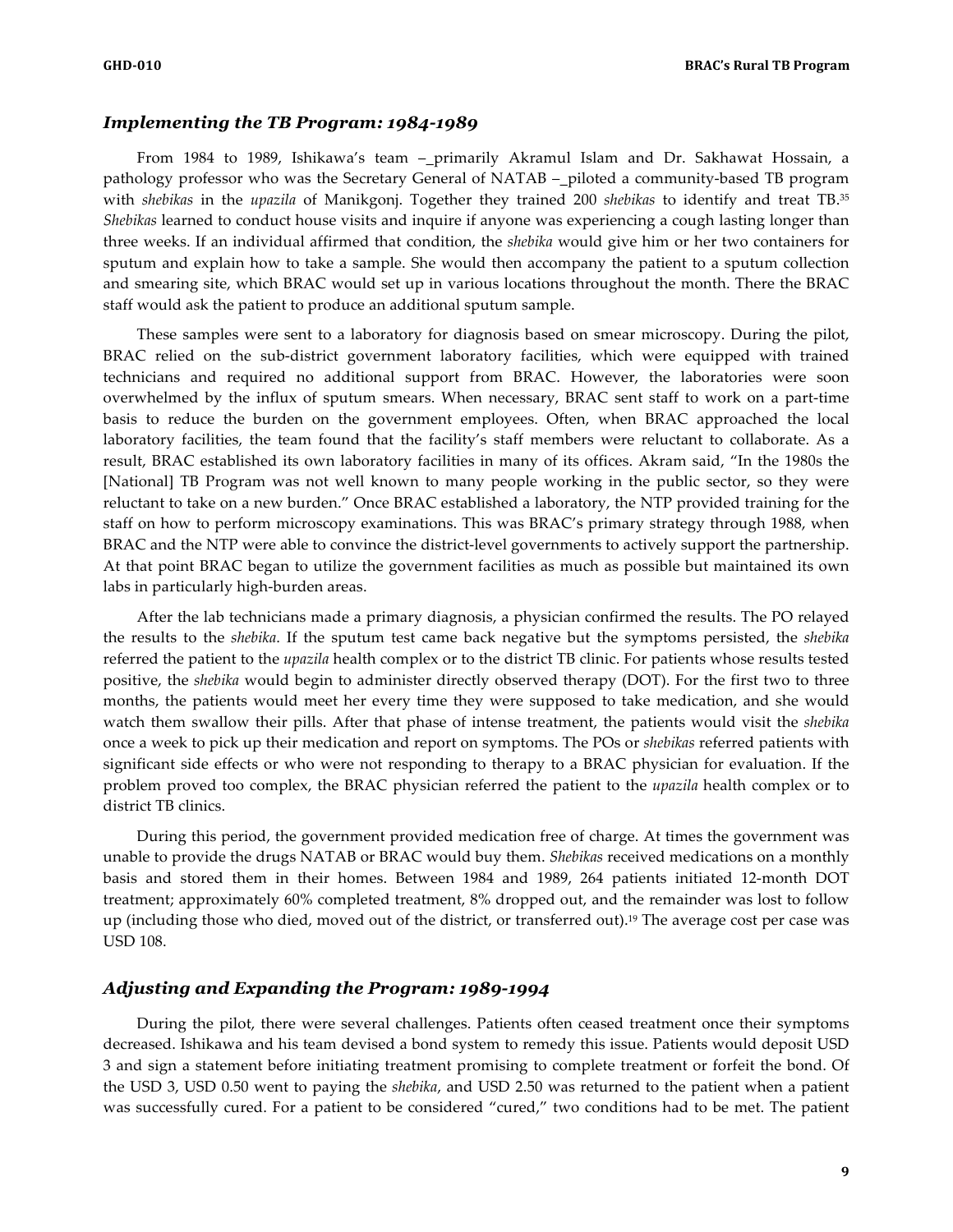must have successfully completed the treatment regimen and must have tested smear-negative at the completion of treatment. *Shebikas* were only paid for patients that were successfully cured. In cases where patients were too poor to put down a deposit, BRAC would ask the village to collectively put down a deposit for the patient. When this was not possible, BRAC would waive the deposit.

The pilot also left the team dissatisfied with the case detection rate. As an effort to increase the casefinding activities among the *shebikas*, BRAC raised the bond amount to USD 3.50, with *shebikas* receiving USD 0.50 for each confirmed case that they identified and USD 0.50 for cured cases. Some *shebikas* faced resistance in their villages for their efforts to engage in active case finding. Many, particularly women, tried to conceal TB, as it was often thought to be hereditary and affected a woman's prospects of marriage. Ishikawa recalled a conversation with a health worker during the first few years of the program. He asked her, "Did you have any pressure from the community? Any opposition?" and she responded:

Yes, a lot. Many village leaders and religious leaders asked me why was I moving around. Why am I talking to other men [besides my husband]? My husband was even hit. But, I sat together with the group [village organization] and discussed in the group; this is very important, the group formation, and we decided, "These people are always pulling us down and have never helped us, so we will help ourselves." After a few years, people see someone who was almost dying get better, though the number is not many, but even one or two, but these same leaders brought their relatives secretly and asked me to treat them.

In 1991 BRAC decided to expand its pilot to include 10 *upazilas* in an effort to evaluate the program's feasibility on a larger scale. The United Nations Children's Fund, the United Kingdom Department for International Development, and the Swedish International Development Cooperation Agency) provided funding for the scaled-up pilot.36 In 1993 BRAC appointed Akram to oversee the scale-up efforts, and the program expanded to four more *upazilas*. Due to resistance from unfamiliar district-level officials, BRAC returned to its initial strategy of establishing its own laboratory facilities during this stage of the pilot, opening 10 labs between 1992 and 1994. In 1994 BRAC was satisfied that it had a successful program that could be expanded further. Dr. Mushtaque Chowdhury commented on the length of the pilot saying, "The reason you take four or five years [for each component of the pilot] is that the using of the community health workers was not done anywhere. We could not really compare our work with others. So we tried and tried and tried until we were very sure that it worked. Giving medicine to a *shebika* is not easy; so you have to be really sure that they can administer this."

#### *Partnership between BRAC and the NTP*

#### **Memorandum of Understanding: 1994-2000**

In 1994 the Bangladeshi government began implementing directly observed treatment, short course (DOTS) nationally as the main treatment strategy for TB.25 After internal discussions, BRAC decided that scaling up the program would require the support of the government given that TB required laboratory diagnostics and long-term treatment. Therefore, BRAC would have to convince the government to work with it. Akram recalled:

In 1994 we decided that this program could be extended provided that the *shasthya shebika* has been selected by the community, the BRAC VO members. Then they can be trained, and with the supervision of the program organizer, provide TB treatment. We felt that this was proved in the results from 1991-1994. Now that we understood this scenario very well, we approached the Ministry of Health and formed an agreement that we would scale up.

In 1994 Akram and his colleagues (Sadia Chowdhury, Jalaluddin Ahmed) held a meeting with the Health Secretary and the Director of TB and Leprosy Control Programmes in the Ministry of Health and Family Welfare to present the results of BRAC's pilot studies. They explained their vision of the BRAC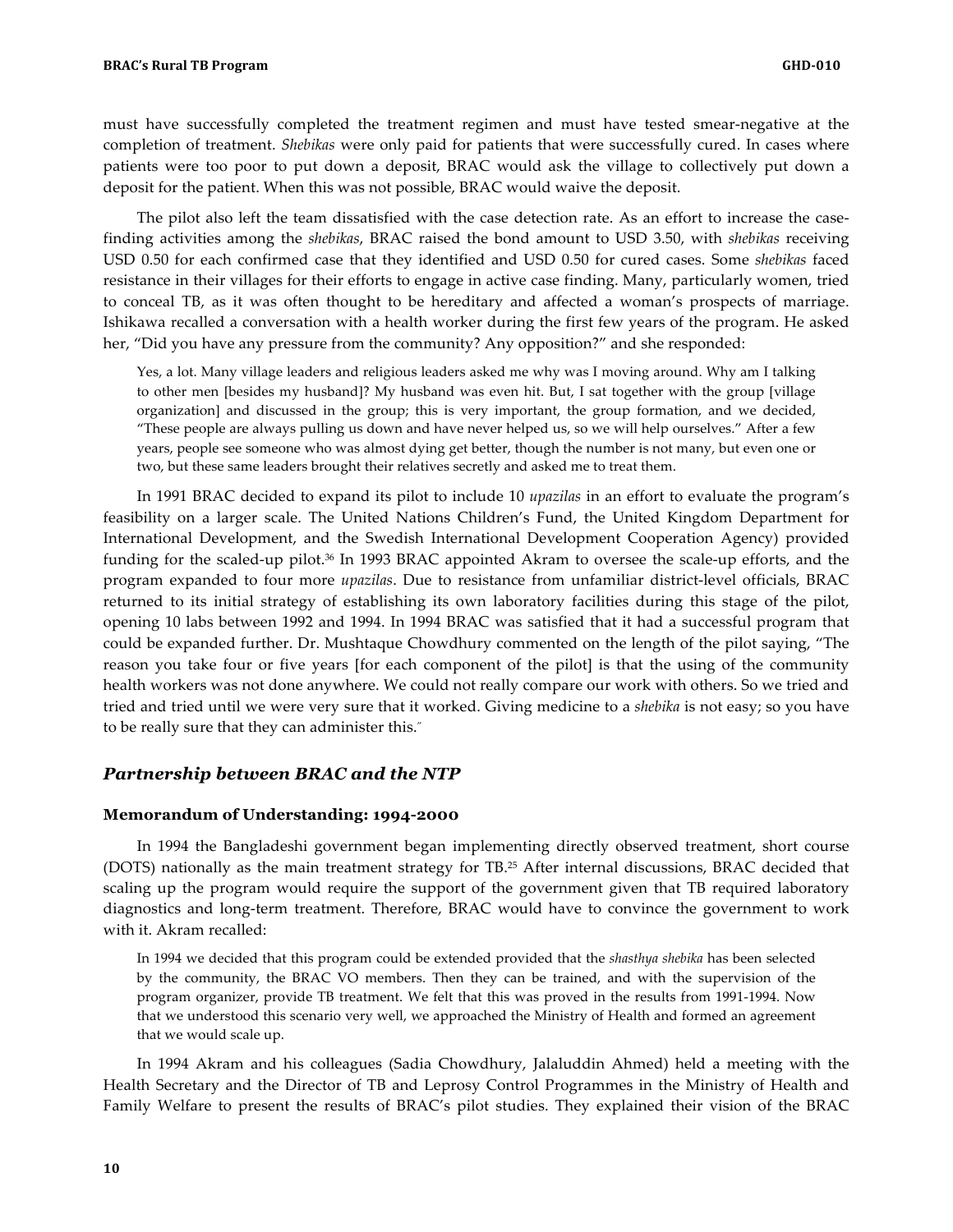program working in conjunction with the government and leveraging the existing state hospitals, laboratories, and human resources to expand BRAC's coverage. The ministry officials felt that there was a danger of duplication and thus wanted BRAC only to operate its TB program in areas that the government designated.

In the memorandum of understanding, the NTP agreed to provide all of the drugs, reagents, diagnostic and other equipment, data collection and reporting formats, registers, and training materials, while BRAC would provide training and human resources.

From this time on, BRAC increasingly relied on government microscopic centers, citing a commitment to "build capacity and strengthen the public sector system."25 The NTP asked BRAC to cover 60 *upazilas* (containing a population of 14.6 million) and in 1995 signed a memorandum of understanding with five other NGOs to provide care in an additional 126 *upazilas* (see **Exhibit 3** for more on BRAC TB Program expansion). These NGOs had traditionally treated leprosy in Bangladesh but had joined the TB movement as the number of leprosy cases dwindled. They provided clinic-based care within the *upazilas*, through *upazila* health complexs or their own facilities. To avoid duplication of efforts, the government allowed only one NGO to provide TB services within an *upazila*.

In total, the NTP's partner NGOs covered 186 *upazilas* in 1998.37 Data from 1994-1998 showed the national average detection rate for new smear-positive pulmonary TB patients was below 30%, though some districts had achieved rates of around 40% (see **Exhibit 4** for case detection rates by BRAC and the NTP over time).25 Treatment success rates were around 80% (see **Exhibit 5** for rates over time).25

#### **National TB Registry**

The NTP wanted to collect information on all patients it or its partners treated. It developed a system that included a patient treatment card, a TB register, and a TB laboratory register, and it required NGOs to report their caseloads and outcomes on a quarterly basis. There were also standardized forms for requesting a sputum examination, drug sensitivity test, and drug requisition.

When a patient tested positive for TB, he or she was entered in the national TB registry. The *shebika* recorded the patient's information on a TB identity card, her BRAC registry, and the NTP registry. The patient maintained the TB treatment card and recorded his or her adherence on it with the guidance of the *shebika* overseeing the treatment adherence; the shebika maintained both the NTP-required forms and a separate record for BRAC, which was integrated into her other data about villagers' health status (e.g., pregnancy).

#### **Refining the** *Shasthya Shebika* **Program**

Many of BRAC's programs expanded with the TB program, including its basic *shebika* program (see **Exhibit 6** for number of *shebikas* over time). In 1990 there were approximately 1,000 *shebikas* throughout the country. When BRAC expanded its TB program to areas that did not have *shebikas* or an established VO, Akram's team trained women similar to VO members to become *shasthya shebikas*. This led to a turnover rate of about 10-15% annually, however. Soon BRAC began to develop formal criteria for *shasthya shebikas*. BRAC had found that unmarried women usually moved to their husbands' villages after marriage and that women with young children did not have time to devote to health services. Community input in the selection process also proved important in *shebika* performance and retention. The following criteria emerged:

- 1. Member of the VO
- 2. Between the ages of 25 and 35
- 3. Married with no children under the age of two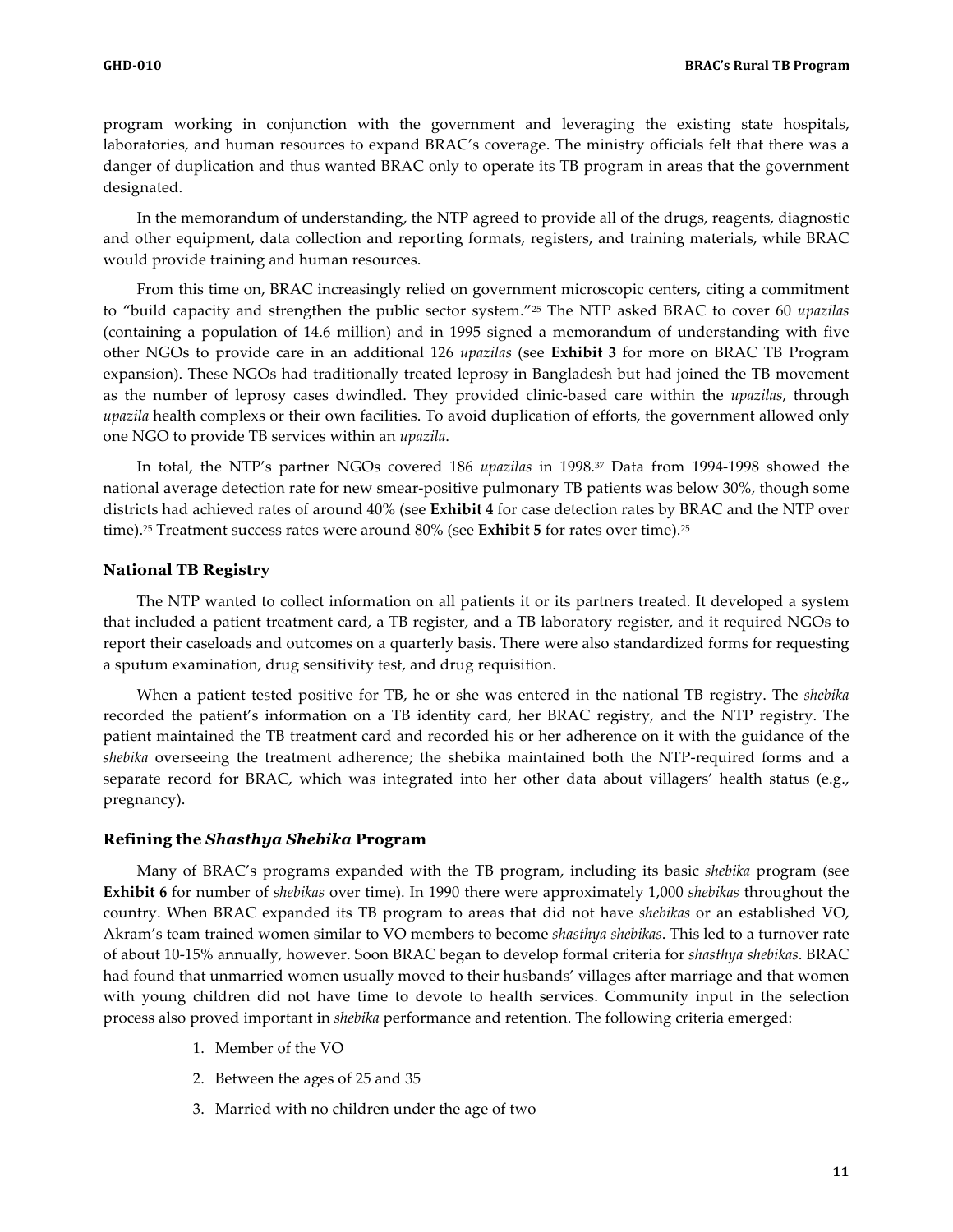- 4. Selected and approved by the VO
- 5. Schooling not required, but preferable, since *shebikas* keep written records of their activities<sup>31</sup>

During the late 1990s, a BRAC Research and Evaluation Department study measured a dropout rate of 3.2% due to generalized motivations: inappropriate selection, not enough income to sustain work, competing priorities with work at home, and adverse sentiments from the community.31 *Shebikas*, on average, earned USD 3 per month working three hours per day, though income varied widely with the performancebased payment scheme.31 The *shasthya kormis* who oversaw *shebikas* received a monthly salary of USD 14 and worked about four hours a day.31

#### **Expansion of NGO Coverage: 2000-2003**

From 1998 through 2000, the NTP continued its policy of only providing treatment in *upazila* health complexes and worked with NGOs to expand coverage, achieving an NGO presence in 198 *upazilas*.37 The government had 460 *upazila* health complexes with DOTS programs. In addition, there were 44 chest clinics that had capacity to diagnose smear negative and extra-pulmonary cases, provide DOTS treatment, and treat complications. Patients needing hospital admission for TB-related complications or MDR-TB could seek treatment at 12 public hospitals. The government had on average one microscopic center per *upazila* available for reading sputum sample smears, with 30% of centers having smear microscopy quality assurance programs.6 With the exception of the hospitals with the capacity to treat the TB complications mentioned above, facilities were only equipped to diagnose smear-positive TB.11

After receiving support from BRAC to complete a PhD program in international public health in Japan, Akram returned to BRAC in 2000 as senior TB sector specialist. He approached the government and expressed interest in resuming responsibility for more *upazilas*, particularly low-performance ones, which were located mainly around the coastal belt. The government agreed to give BRAC responsibility of an additional 46 *upazilas*. The BRAC team identified a lack of human resources and geographic inaccessibility as the two main barriers to effective care. BRAC placed its own staff in the area to provide technical support and training and encouraged the government to fill its vacancies in those areas. By 2002 BRAC was providing a catchment area of approximately 30 million people with community-based TB services.

Meanwhile, the NTP worked with the WHO to assess the quality and availability of TB services in Bangladesh. The WHO estimated that while treatment success rates reached 84% and population coverage was nominally 95%, case detection rates for the overall program were only 32%.37 The WHO concluded that the government's efforts had stagnated in recent years, and NGOs were the "major contributors to the TB control effort, providing DOTS to 55% of the population (40% from BRAC and [the] Damien Foundation alone)."38 BRAC had an average case detection rate of 40% and a cure rate over 85%. However, about 200 *upazilas* did not have any NGO presence, and the study authors recommended that coverage should increase. As a consequence, in 2003 BRAC was asked to take responsibility for another 177 *upazilas*, a total of 283 *upazilas* in 42 districts.

While BRAC felt that it had the infrastructure and capacity to expand its coverage in 2003, it lacked the financial resources. The NTP's budget was USD 5.7 million and could not lend any financial support. After BRAC had exhausted its own resources, it asked donors for additional funding. Simultaneously, Akram's team applied for funding from other sources. The Fund for Innovative DOTS Expansion through Local Initiatives to Stop TB gave the team USD 240,500 for five districts (population 15.4 million) and the International Union Against TB and Lung Disease funded a study to compare the effectiveness of five different methods of rapid scale-up at the sub-district level,<sup>39</sup> BRAC applied for the latter because the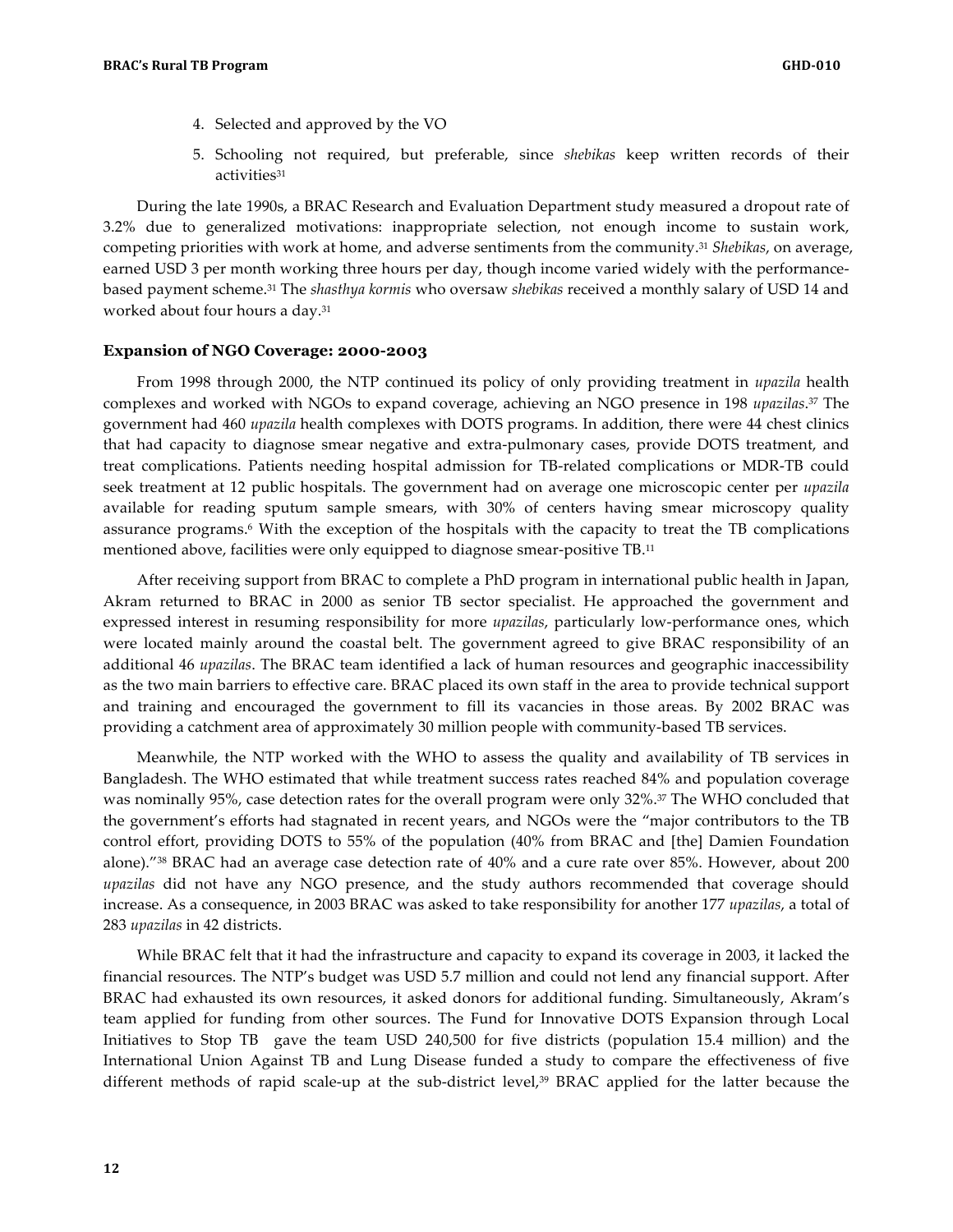organization felt that additional understanding of why the government's program had not been effective in the previous eight years would be necessary to build its program effectively.25

#### **The Global Fund, NTP, and BRAC: 2004-2007**

The NTP applied to the Global Fund in 2002, noting a current case detection rate of 34% and cure rate of 79% in its application.<sup>6</sup> In 2004 the Global Fund accepted a joint proposal by BRAC and the NTP for USD 42 million. Part of the proposal included a partnership with the 10 other NGOs providing care in rural Bangladesh (see **Exhibit 7** for NGO coverage of TB services). It allocated USD 27 million for the NGOs and operational research by the International Centre for Diarrheal Disease Research in Bangladesh. By the end of 2005, the number of microscopes increased from 96 to 630 (on average, one per 220,000 population). Eightyfive percent of rural microscopy labs now had external quality assurance.20 Both BRAC's and the overall program's case detection rate and cure rate improved to 68% and 93%, and 44% and 90%, respectively.<sup>11, 40</sup>

In 2005 the NTP and BRAC submitted another proposal, hoping to expand the program to include the 18 additional NGOs working in urban areas. They also proposed to make their programs more comprehensive so that they might reach hard-to-reach and uncovered areas, along with prisons and workplaces. When the proposal was accepted, the partnership, including the added NGOs, received an additional USD 19.6 million.<sup>41</sup>

BRAC also began to expand into other activities, particularly in urban areas. It approached private practitioners to orient them to the national guidelines and set up referral systems for patients who were unable to afford private treatment for TB. In 2002 BRAC began to work with 14 medical colleges to provide DOTS treatment within their facilities. BRAC had also trained medical staff at large prison health facilities to do TB testing and treatment and provided monthly screenings in smaller prisons that lacked the capacity. Since garment districts had been identified as areas of high TB prevalence, BRAC approached the major industries in the export processing zones to integrate TB testing and DOTS treatments into their health services. In 2006 it began to work with individual factory owners as well to increase access to services for workers.

#### **Results**

In 2004 the catchment area of BRAC's TB programs combined was about 81 million.38 It had programs in 283 *upazilas* in 42 districts.38 Over the course of the year, it had tested over 765,000 people for TB and found over 88,000 cases, including 2,000 sputum-positive relapses.38 BRAC had also established 153 microscopic centers.38 Its case detection rate was 80% while the national case detection rate was 71%, and its treatment success rate was 93%.38 Though treatment success rates were comparable between genders, only 30% of identified cases were women.9 There was not enough surveillance data to determine whether the gender ratio reflected the epidemiology of the disease or differences in access to treatment.6 BRAC's TB program expenditures for 2007 were USD 7.2 million.39

With the Global Fund's contribution, the NTP's budget grew to almost USD 20 million in 2006, with a fifth of the money coming from the government. Ninety-five percent was earmarked for improving and expanding DOTS treatment, with the remainder going to engage all care providers (USD 0.7 million) and address TB/HIV, MDR-TB and other challenges (USD 50,000). The NTP had been able to establish 28 external quality assurance centers scattered across the country. It had also expanded its training programs to include management of TB for doctors, medical officers, and paramedics and was planning to increase capacity to diagnose and treat MDR-TB. The additional funds also allowed the NTP to expand the national lab capacity; three labs were capable of diagnosing MDR-TB, with plans to expand the capacity to an additional three labs by the end of 2008. All 34 chest clinics had their own laboratory facilities, and the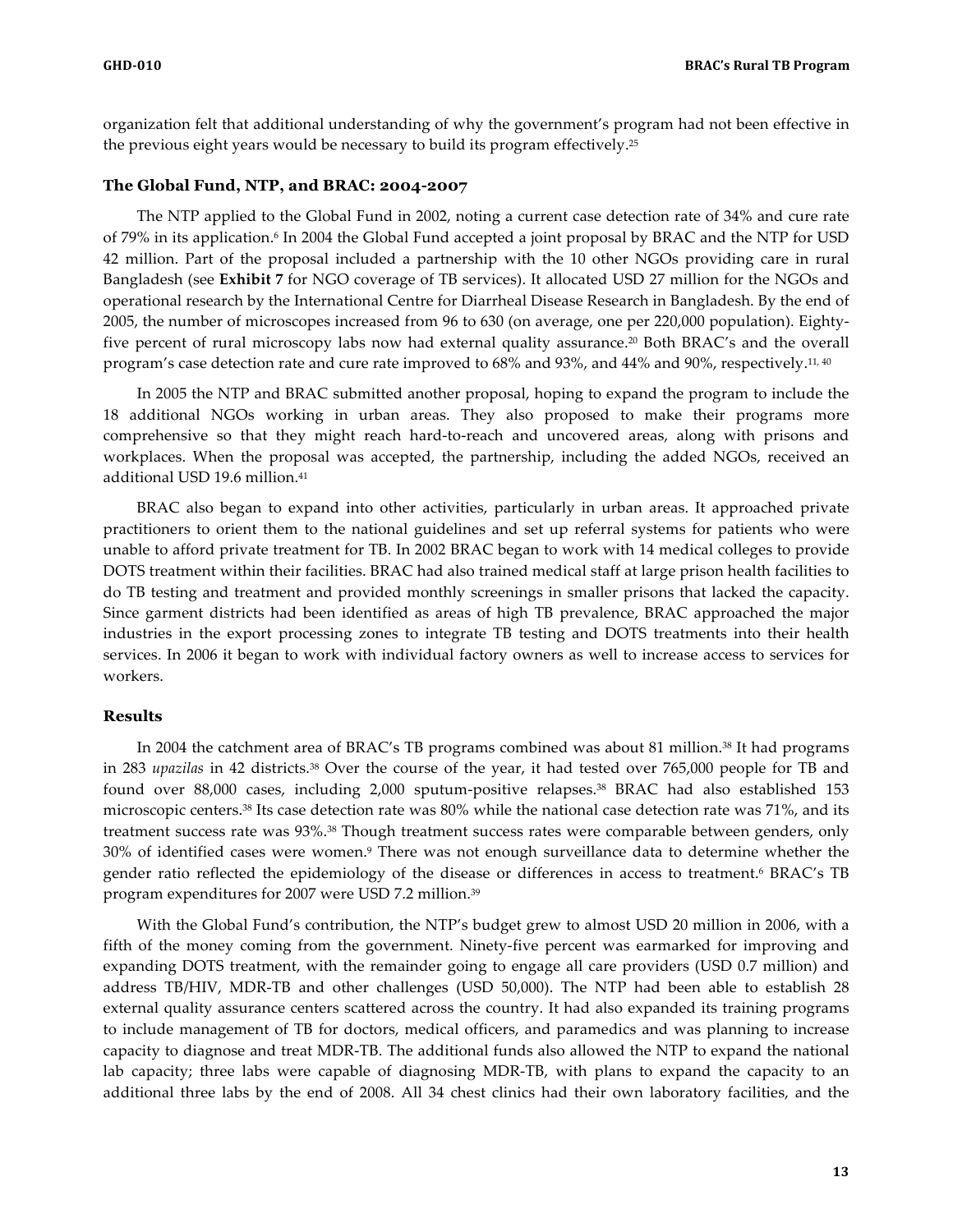government was working to make sure that each *upazila* health complex had its own laboratory. In larger *upazilas*, union-level facilities would need laboratories as well because the demand for tests would overwhelm the *upazila* health complex. Akram estimated that over 80% of all TB tests were performed in public facilities in 2007, some of which were supported by NGOs. The NTP also planned to have over 1,000 patients with MDR-TB on treatment by the end of 2008.

With the Global Fund support, BRAC stopped using the patients' bond money to pay the *shasthya shebikas*, instead refunding the patients the full USD 3.50 upon successful completion of DOTS and paying the *shasthya shebikas* USD 2.50 from the grant money. NTP officials had felt for some time that the bond deposit could be construed as a payment for a treatment that they claimed to provide for free, and with the influx of new funds, the NTP requested that BRAC change its system to provide patients with a full refund of the bond.

#### *Challenges and Opportunities*

BRAC's other health and development programs had expanded significantly under Abed's leadership as well. The organization employed 57,000 staff and over 70,000 community health volunteers with a 2006 budget of USD 226.5 million (see **Exhibit 8** for income statement). In 2007 BRAC's pre-primary and primary education program enrolled over 1 million children and had 6 million graduates; its human rights and legal education program reached 3.4 million women, and its microfinance program had over 8 million members who saved a collective USD 218 million.

BRAC had expanded its microfinance and health programs into Afghanistan in 2002 and had rolled out the *shebika*-based TB program in 23 provinces. In 2006 BRAC established development programs in Uganda and Tanzania that would include access to TB, HIV, and malaria services and in 2007 launched a program in southern Sudan. BRAC was beginning to roll out microfinance services in Pakistan in 2007. Many countries, including Sierra Leone and Liberia, had approached BRAC about expanding to their countries as well.

BRAC's TB program had been the subject of several publications and the recipient of some prestigious awards. This led many TB program directors to ask Akram for support and advice. Akram wondered how to best leverage his experience and understanding of TB control in Bangladesh to inform programmatic decisions for TB and other diseases in such significantly different contexts as Uganda and Tanzania. What components of the program were directly transferable, and what would have to be modified?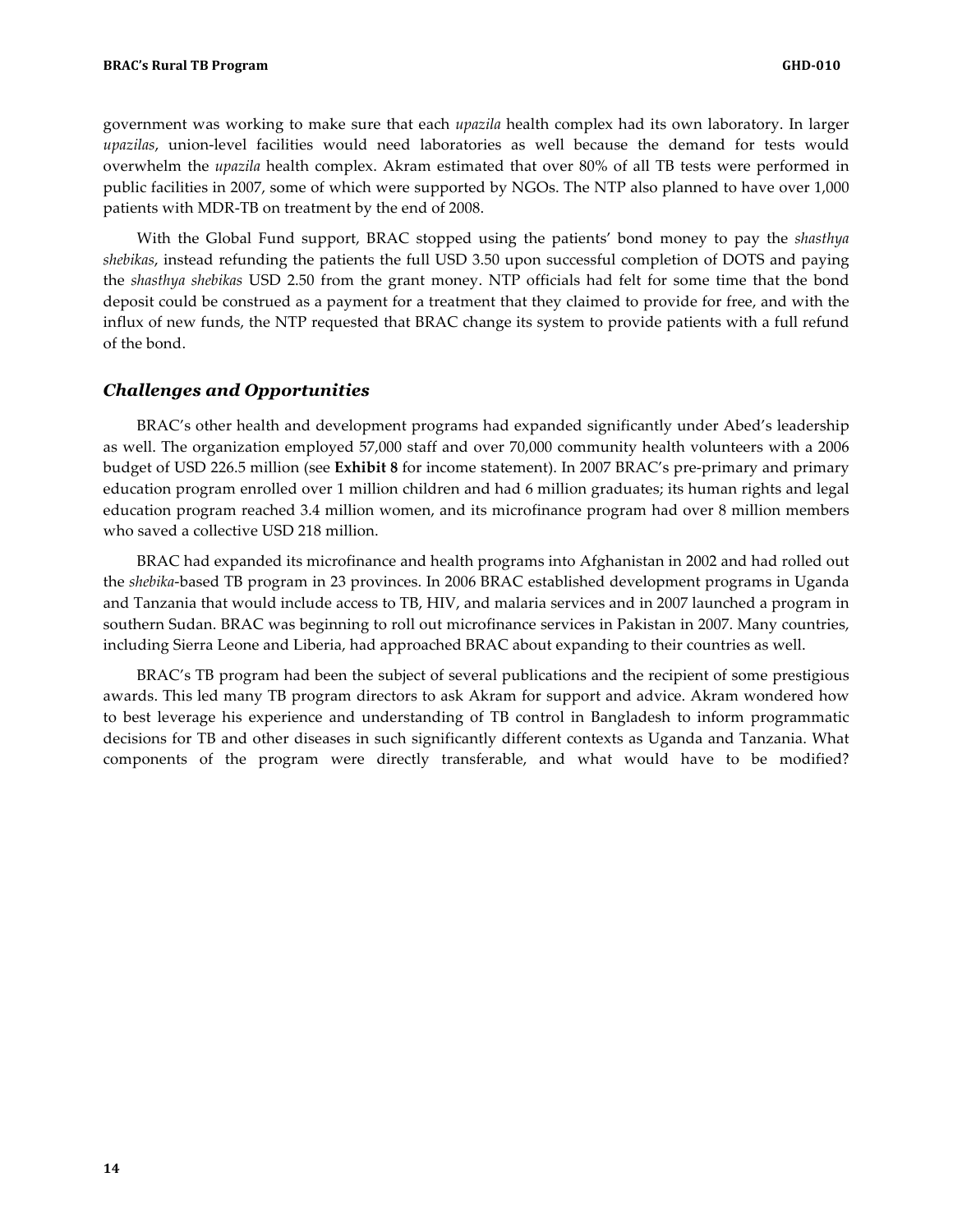## **Appendix** *Abbreviations and Foreign Terms*

| <b>DOT</b>       | directly observed therapy                                                         |
|------------------|-----------------------------------------------------------------------------------|
| <b>DOTS</b>      | directly observed therapy, short course                                           |
| DTP3             | Third dose of diphtheria toxoid, tetanus toxoid, and pertussis vaccine (used as a |
|                  | proxy for a fully immunized child)                                                |
| MDR-TB           | multidrug-resistant tuberculosis                                                  |
| <b>NATAB</b>     | National TB Association of Bangladesh                                             |
| <b>NGO</b>       | non-government organization                                                       |
| <b>NTP</b>       | National Tuberculosis Programme                                                   |
| PO               | program organizer                                                                 |
| <b>PPP</b>       | purchasing power parity                                                           |
| shasthya kormi   | Paid BRAC health worker with a minimum of 10 years of schooling who supervises    |
|                  | shasthya shebikas and works under the supervision of a PO                         |
| shasthya shebika | BRAC health volunteer chosen by VO who works under the shasthya kormi             |
| TB               | tuberculosis                                                                      |
| UN               | <b>United Nations</b>                                                             |
| upazilas         | 460 sub-districts in Bangladesh                                                   |
| <b>USD</b>       | United States dollars                                                             |
| VO               | village organization                                                              |
| WHO              | World Health Organization                                                         |
| zillas           | 64 administrative districts in Bangladesh                                         |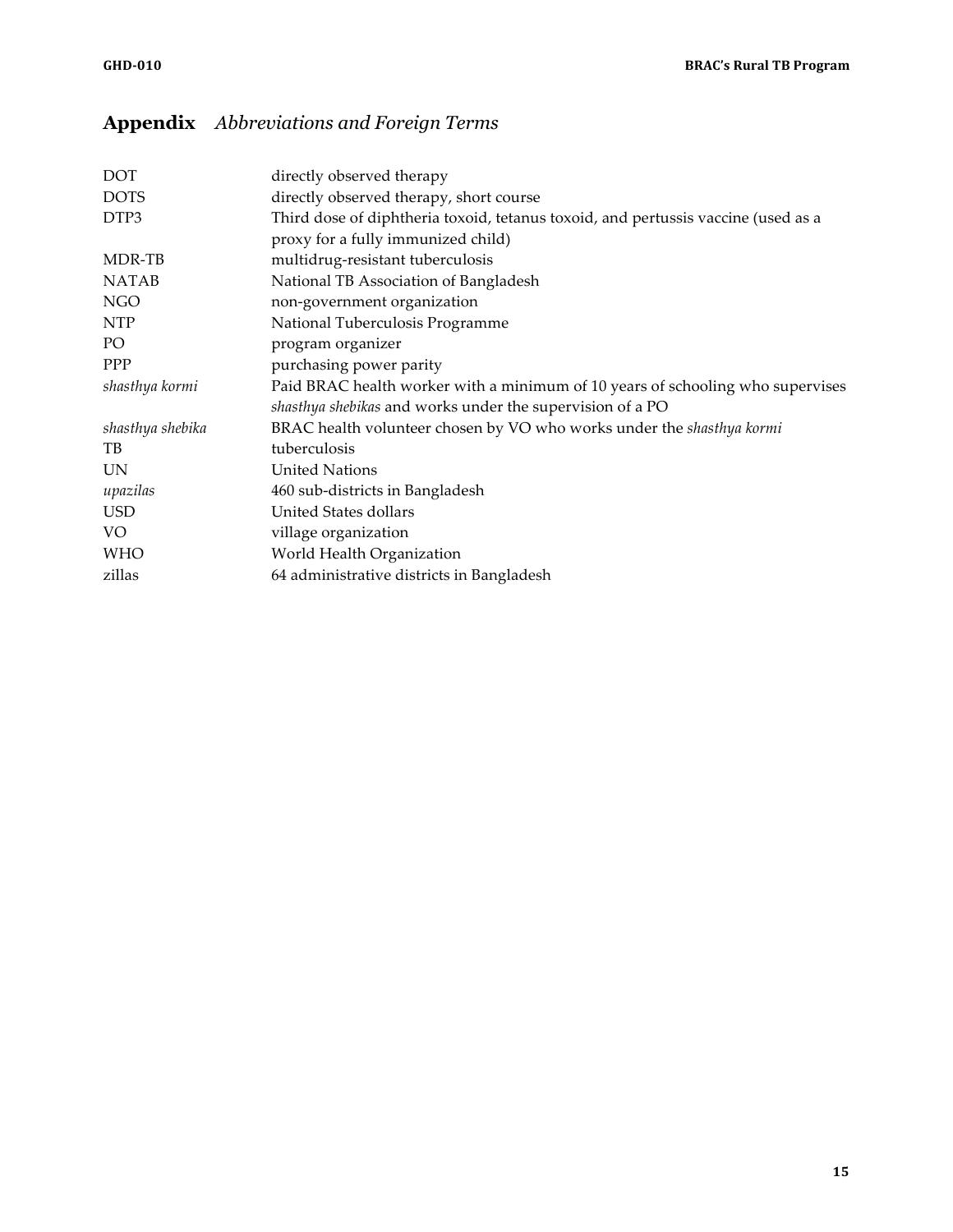

## **Exhibit 1** *Map of Bangladesh*



Source: United Nations. Bangladesh, Map No. 3711, Rev 2, January 2004.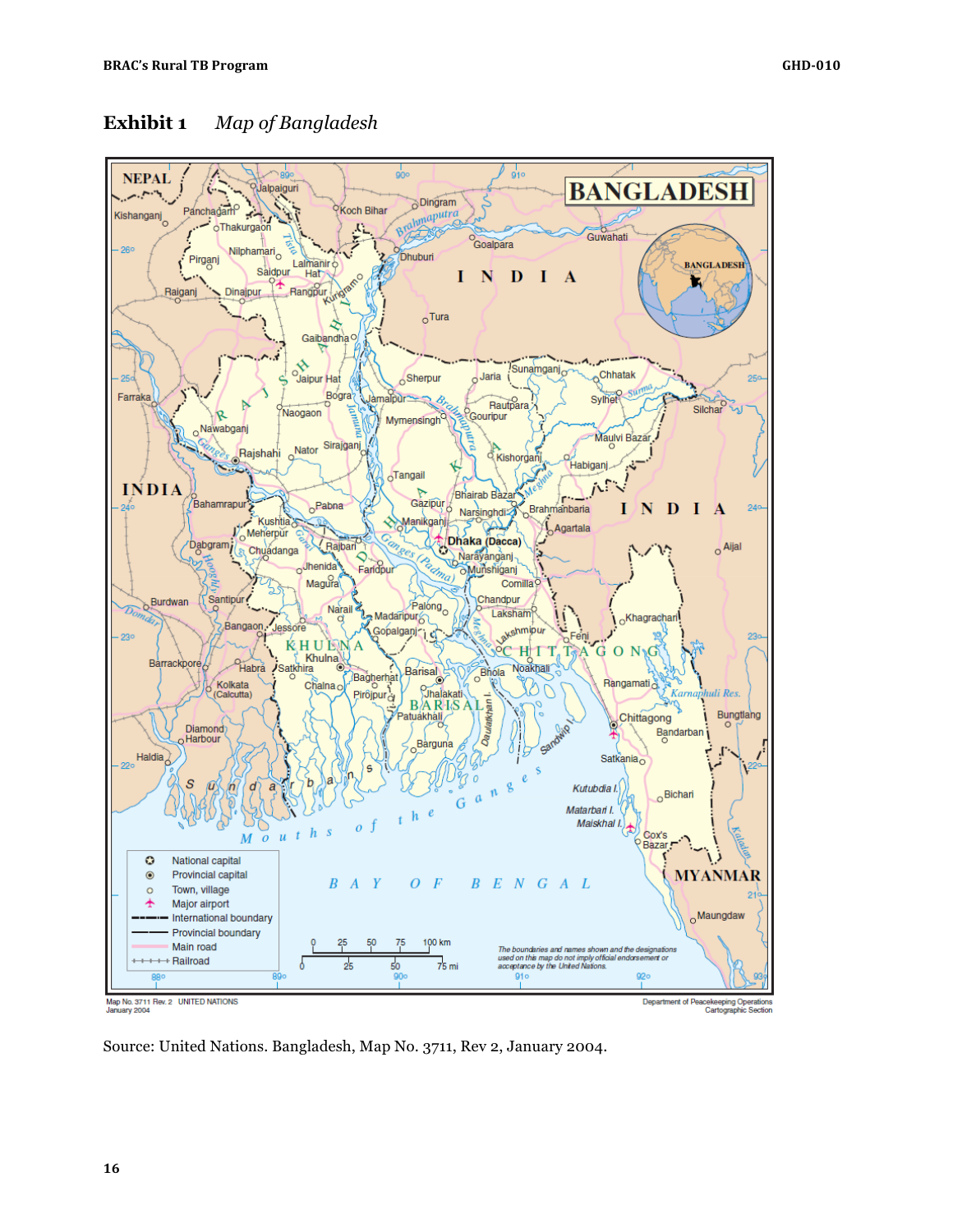|  | <b>Exhibit 2</b> Abbreviated List of Supplies Distributed by the Shasthya Shebikas |  |  |  |
|--|------------------------------------------------------------------------------------|--|--|--|
|--|------------------------------------------------------------------------------------|--|--|--|

| Curative medicines for:          |
|----------------------------------|
| Dysentery                        |
| Angular Stomatitis               |
| Common cold and cough            |
| $\bullet$<br>Diarrhea            |
| $\blacklozenge$<br>Gastric Ulcer |
| $\bullet$<br>Peptic ulcer        |
| $\bullet$ Scabies                |
| $\bullet$ Fever                  |
| $\bullet$<br>Ringworm            |
| Intestinal worms                 |
| Anemia                           |
| Oral rehydration salts           |
| Iodized salt                     |
| Hygienic soap                    |
| Sanitary napkins                 |
| Delivery Kit                     |
| Pregnancy test strip             |
| Oral contraceptives              |
| Condoms                          |
| Reading glasses                  |

Source: compiled by case writer.

## **Exhibit 3** *Timeline of BRAC TB Program Expansions*

| Year | Area(s) Covered | <b>Total Catchment Area Population</b><br>(in millions) |
|------|-----------------|---------------------------------------------------------|
| 1984 | Manikganj       | 0.22                                                    |
| 1992 | 10 upazilas     | 1.8                                                     |
| 1998 | 60 upazilas     | 15                                                      |
| 2002 | 106 upazilas    | 30                                                      |
| 2004 | 283 upazilas    | 81                                                      |

Source: From One to Many: Scaling Up Health Programs in Low-Income Countries. Edited by Richard A Cash, A Mushtaque R. Chowdhury, George B. Smith, and Faruque Ahmed (2010). Ch 13. Islam A and May MA. Decentralized Management in the Expansion of BRAC's Rural Tuberculosis Program (DOTS). Pgs. 207-214.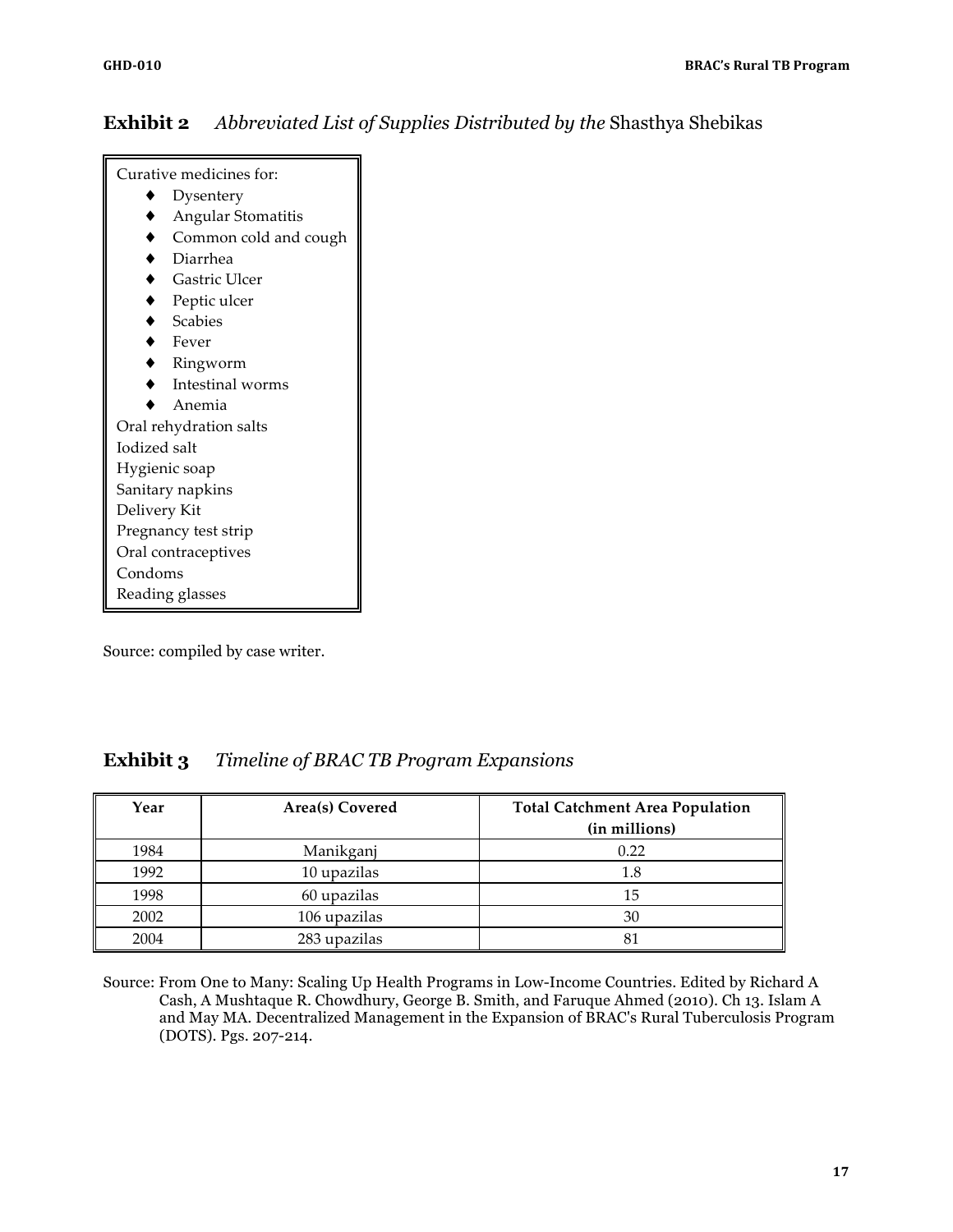

Exhibit 4 *Case Detection Rates for BRAC and the NTP-2verall, 2000-2007* 

Source: BRAC. Presented at Scaling Up: An Essential Strategy to Attaining Good Health for All. December 3- 6, 2008. Rajendrapur, Bangladesh.





Source: BRAC. Presented at Scaling Up: An Essential Strategy to Attaining Good Health for All. December 3- 6, 2008. Rajendrapur, Bangladesh.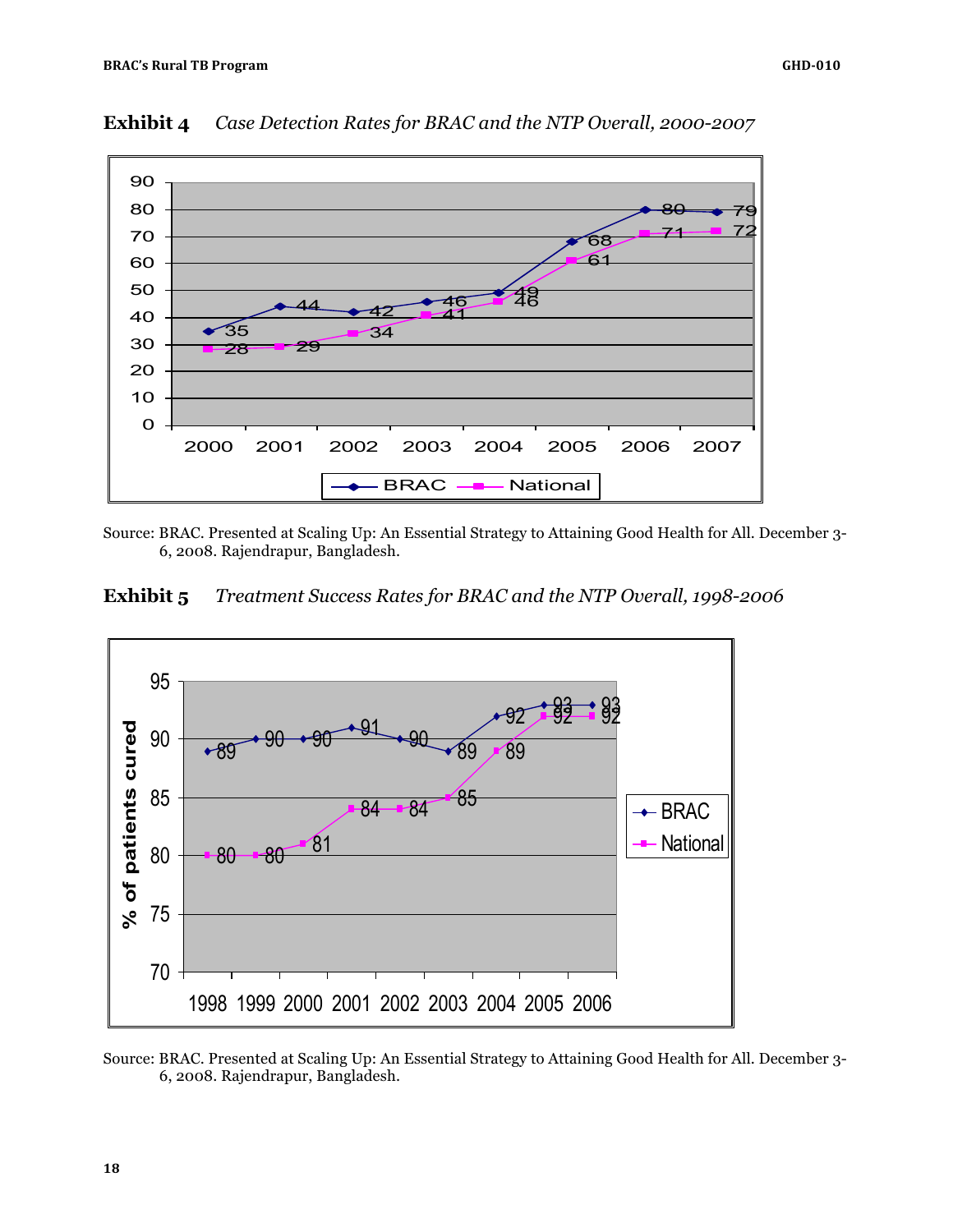

**Exhibit 6** Active Number of Shasthya Shebikas, 1990-2007

Source: BRAC. Presented at Scaling Up: An Essential Strategy to Attaining Good Health for All. December 3- 6, 2008. Rajendrapur, Bangladesh.

| Exhibit 7 |  | NGO Coverage of TB Services in Bangladesh, 2006 |
|-----------|--|-------------------------------------------------|
|-----------|--|-------------------------------------------------|

| <b>NGO</b>                                | <b>AREA COVERAGE</b>                                               |
|-------------------------------------------|--------------------------------------------------------------------|
| <b>BRAC</b>                               | 283 sub-districts, urban and periurban areas of Dhaka, Chittagong, |
|                                           | Khulna, Sylhet, Barisal, 16 medical college hospitals, prisons,    |
|                                           | Chittagong EPZ, Chittagong and Khulna port authority hospitals     |
| Damien Foundation                         | 101 sub-districts, Rajshahi city corporation 4 medical colleges,   |
|                                           | Savar EPZ                                                          |
| The Leprosy Mission Bangladesh            | 10 sub-districts of Panchagarh and Thakurgaon.                     |
| Health Education and Economic             | 25 sub-districts of Sylhet, Moulvibazar & Habiganj.                |
| Development Bangladesh                    |                                                                    |
| Lutheran Aid to Medicine in               | 3 sub-districts                                                    |
| Bangladesh                                |                                                                    |
| LEPRA Bangladesh                          | 24 sub-districts of Natore, Sirajganj & Pabna                      |
| <b>PIME Sisters</b>                       | Khulna city                                                        |
| National Anti-TB Association of           | 64 districts (civil society involvement)                           |
| Bangladesh (NATAB)                        |                                                                    |
| <b>International Centre for Diarrheal</b> | Operations research                                                |
| Disease Research, Bangladesh              |                                                                    |
| Urban Primary Health Care Project         | Dhaka city                                                         |
| and 10 partner NGOs                       |                                                                    |
| NGO Service Delivery Program              | Dhaka, Rajshahi, Khulna and Chittagong city.                       |
| and 10 partner NGOs                       |                                                                    |

Source: Bangladesh National Annual Report for the Global Fund to Fight AIDS, Tuberculosis, and Malaria. 2007.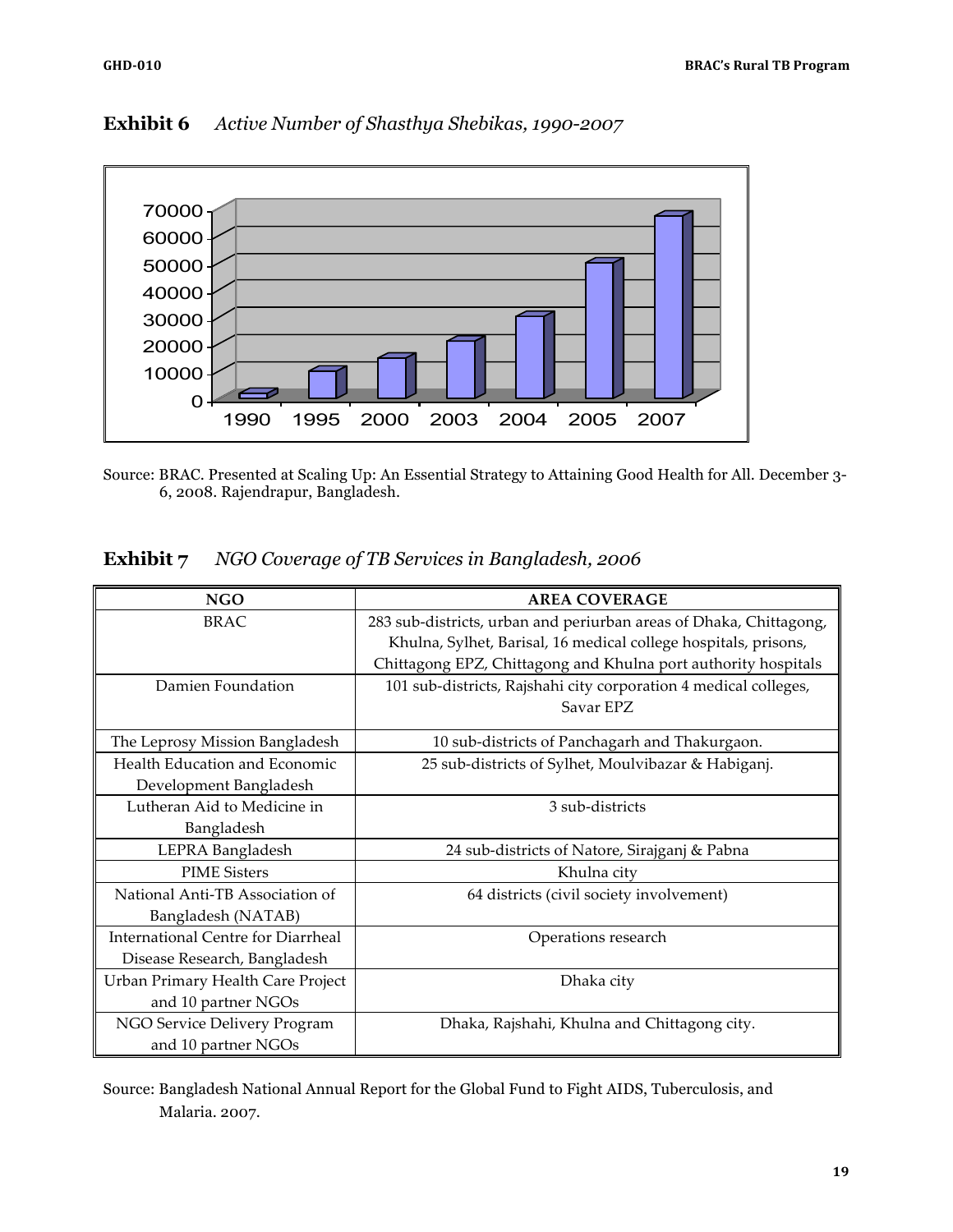| <b>BRAC</b><br>(Registered in Bangladesh under the Societies Registration Act, 1860)<br><b>Statement of Income and Expenditure</b><br>for the year ended December 31, 2006 |              |                                |                                          |                                |
|----------------------------------------------------------------------------------------------------------------------------------------------------------------------------|--------------|--------------------------------|------------------------------------------|--------------------------------|
|                                                                                                                                                                            | <b>Notes</b> | Unrestricted<br>Taka           | Temporarily<br><b>Restricted</b><br>Taka | Total<br>2006<br>Taka          |
| Income                                                                                                                                                                     |              |                                |                                          |                                |
| Donor grants<br>Revenue from:                                                                                                                                              | 20           | 53,984,433                     | 5,448,935,273                            | 5,502,919,706                  |
| - Income generating projects<br>- Program support enterprises                                                                                                              |              | 3,082,947,156<br>2,433,094,575 |                                          | 3,082,947,156<br>2,433,094,575 |
| Service charge on loans to VO members<br>Investment income                                                                                                                 | 21           | 6,170,051,384<br>586,163,438   | 7,197,297                                | 6,170,051,384<br>593,360,735   |
| Other income<br>Rental income from house property                                                                                                                          | 22           | 146,109,017<br>112,825,098     | 25,238,101                               | 171,347,118<br>112,825,098     |
| <b>Total</b> income                                                                                                                                                        |              | 12,585,175,101                 | 5,481,370,671                            | 18,066,545,772                 |
| Expenditure                                                                                                                                                                |              |                                |                                          |                                |
| Income Generating Projects                                                                                                                                                 |              | 2,495,234,305                  |                                          | 2,495,234,305                  |
| Programme Support Enterprises                                                                                                                                              |              | 2,607,604,615                  |                                          | 2,607,604,615                  |
| House property related expenses                                                                                                                                            |              | 62,382,669                     |                                          | 62,382,669                     |
| Education Programme                                                                                                                                                        |              | 76,892,762                     | 2,338,562,135                            | 2,415,454,897                  |
| Challenging the Frontiers of Poverty Reduction Programme                                                                                                                   |              | 85,101,990                     | 2,060,786,823                            | 2,145,888,813                  |
| Nutrition Programme                                                                                                                                                        |              |                                | 233,668,365                              | 233,668,365                    |
| Health and Population Programme                                                                                                                                            |              | 43,763,250                     | 602,719,071                              | 646,482,321                    |
| Micro Finance Programme<br>Relief and Rehabilitation                                                                                                                       |              | 4,609,887,616                  | 900,238                                  | 4,610,787,854                  |
| Poultry & Livestock Extension Programme                                                                                                                                    |              | 82,521,521<br>21,275,497       | 22,646                                   | 82,521,521<br>21,298,143       |
| Fisheries Extension Programme                                                                                                                                              |              |                                | 9,006,940                                | 9,006,940                      |
| Agriculture & Sericulture Extension Programme                                                                                                                              |              | 21,324,842                     | 16,853,535                               | 38,178,377                     |
| Livelihood Development Programme                                                                                                                                           |              | 8,230,616                      | 115,855,237                              | 124,085,853                    |
| Research, Monitoring and Evaluation                                                                                                                                        |              |                                | 38,781,855                               | 38,781,855                     |
| <b>Total expenses</b>                                                                                                                                                      |              | 10,114,219,683                 | 5,417,156,845                            | 15,531,376,528                 |
| Surplus of income over expenditure before taxation<br>Taxation                                                                                                             | 23           | 2,470,955,418<br>(66,000,000)  | 64,213,826                               | 2,535,169,244<br>(66,000,000)  |
| Net surplus for the year                                                                                                                                                   |              | 2,404,955,418                  | 64,213,826                               | 2,469,169,244                  |

## **Exhibit 8** BRAC Statement of Income and Expenditure for 2006

Source: BRAC Annual Report, 2006.

Notes: 1 USD = 69 Bangladeshi Taka (BDT) in 2006; 1 Bangladeshi Taka = 0.145 USD in 2006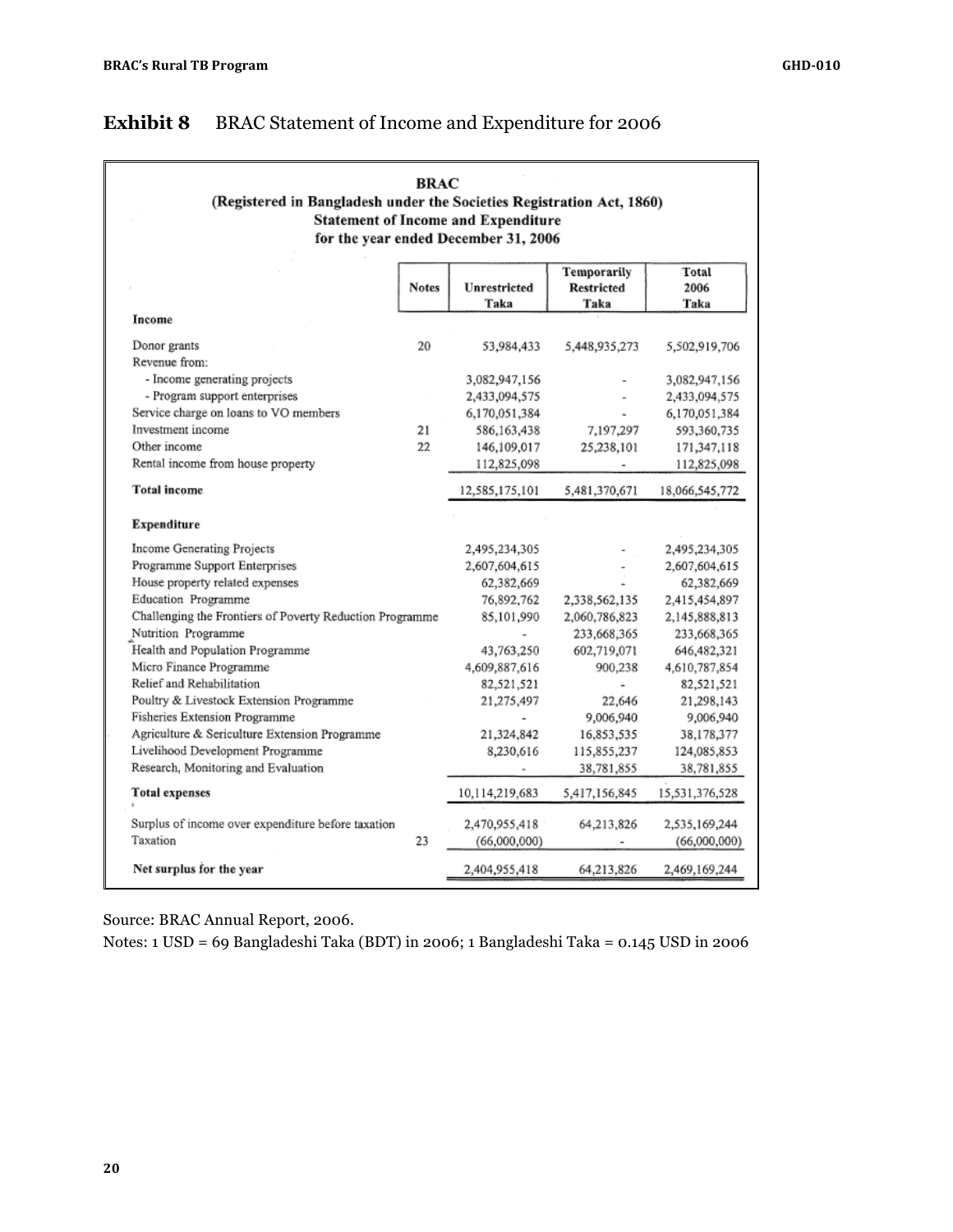## **References**

- 1. CIA. *CIA World Factbook*; 2007.
- 2. Chowdhury S, Faruqee R. *Bangladesh: Climate Change and Sustainable Development*: World Bank; 2001.
- 3. Food and Agriculture Organization of the United Nations. Special Programme for Food Security: Asia. Bangladesh. http://www.fao.org/spfs/bangladesh/index\_en.asp. Accessed February 6, 2008.
- 4. Mujeri MK. Bangladesh Decent Work Statistical Indicators: a Fact-Finding Study. *International Labour Office.*  2004.
- 5. The World Bank. Bangladesh-Highway Data. http://web.worldbank.org/WBSITE/EXTERNAL/COUNTRIES/SOUTHASIAEXT/EXTSARREGTOPTRANSPOR T/0,,contentMDK:20694180~pagePK:34004173~piPK:34003707~theSitePK:579598,00.html. Accessed February 19, 2009.
- 6. Proposal for Fifth Round Funding. Bangladesh: The Global Fund to Fight AIDS, Tuberculosis and Malaria; 2005.
- 7. United Nations Population Fund. About Bangladesh. http://www.unfpabangladesh.org/php/about\_bangladesh.php. Accessed Feb 19, 2008.
- 8. United Nations Development Programme. *Human Development Report.* New York 2008.
- 9. Karim F, Islam A, Chowdhury A, Johnsson E, Diwan V. Gender differences in delays in diagnosis and treatment of tuberculosis. *Health Policy and Planning.* 2007;22:329-334.
- 10. World Health Organization. Bangladesh: Mortality Country Fact Sheet 2006.
- 11. Ahmed F, Chowdhury A, Islam A. *TB policy in Bangladesh: a civil society perspective*: Public Health Watch, Open Society Institute; 2006.
- 12. Salim MH, Uplekar M, Daru P, Aung M, Declercq E, Lonnroth K. Turning liabilities into resources: informal village doctors and tuberculosis control in Bangladesh. *Bulletin of the World Health Organization.* 2006;84(6):479-484.
- 13. World Health Organization. Bangladesh: Country Health System Profile; 2007.
- 14. Paul B. National health care "by-passing" in Bangladesh: a comparative study. *Social Science and Medicine.* 1999;49:679-689.
- 15. Arifeen SE, Bryce J, Gouws E, et al. Quality of care for under-fives in first-level health facilities in one district of Bangladesh. *Bulletin of the World Health Organization.* 2005;83(4):260-267.
- 16. Paul B, Rumsey D. Utilization of health facilities and trained birth attendants for childbirth in rural Bangladesh: an empirical study. *Social Science and Medicine.* 2002;54:1755-1765.
- 17. Mahmud H, Khan AU, Ahmed S, et al. *Health Care Facility Survey 2001: Urban Primary Health Care Project (1st Phase).* 2002.
- 18. Chowdhury AMR, Chowdhury S. Control of Tuberculosis by Community Health Workers in Bangladesh. *Lancet.* 1997;350:169-172.
- 19. Amin R, Chowdhury SA, Kamal GM, Chowdhury J. Community health services and health care utilization in rural Bangladesh. *Social Science and Medicine.* 1989;29(12):1343-1349.
- 20. Gruen R, Anwar R, Begum T, Killingsworth JR, Normand C. Dual job holding practitioners in Bangladesh: an exploration. *Social Science and Medicine.* 2002;54:267-279.
- 21. Asia Pacific Philanthropy Consortium. Bangladesh: Health. http://www.asianphilanthropy.org/countries/bangladesh/health.html. Accessed February 19, 2008.
- 22. Begum V, van de Werf MJ, Becx-Bleumink M, Borgdorff MW. Do we have enough data to estimate the current burden of tuberculosis? The example of Bangladesh. *Tropical Medicine and International Health.* 2000;12:317-322.